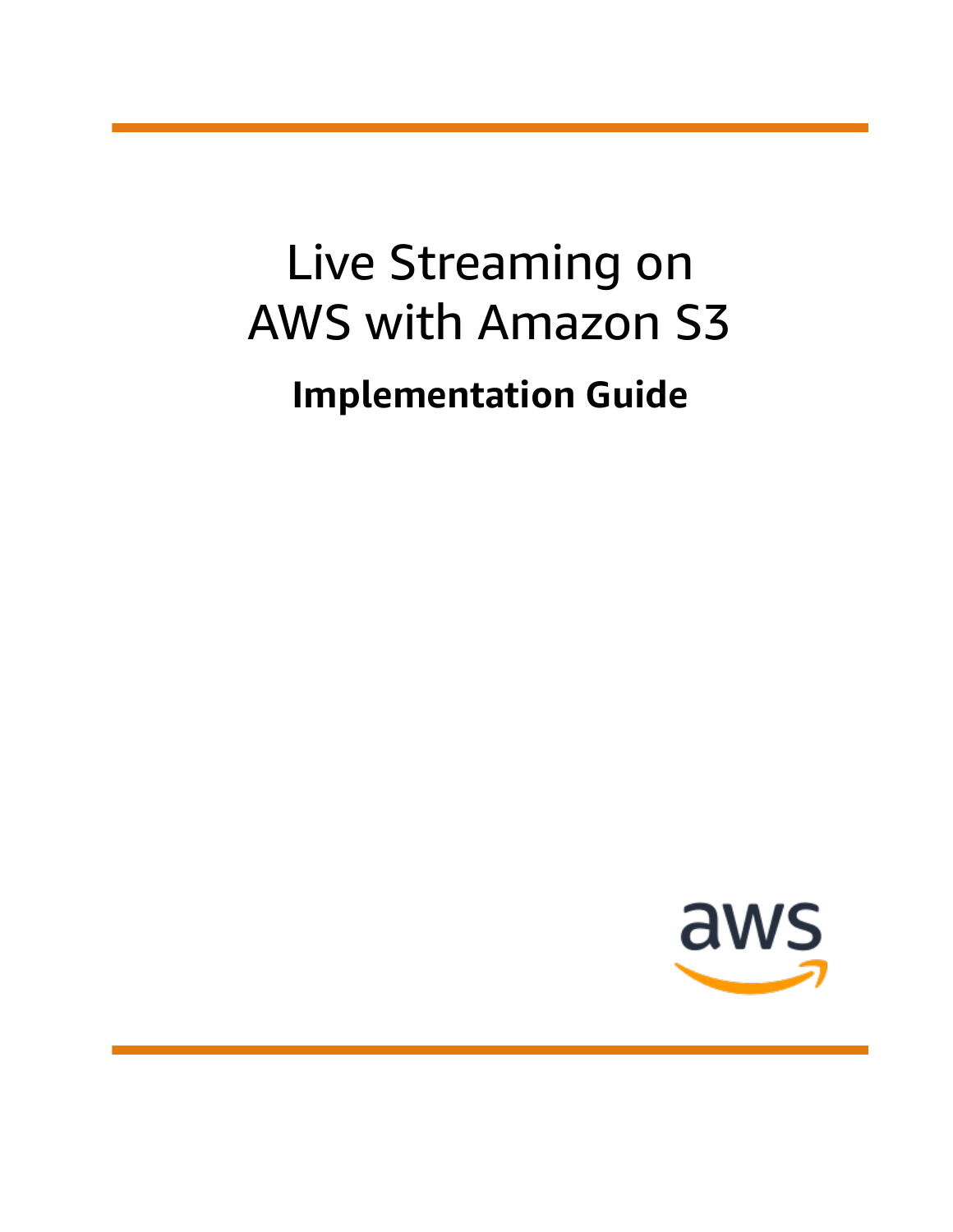### **Live Streaming on AWS with Amazon S3: Implementation Guide**

Copyright © Amazon Web Services, Inc. and/or its affiliates. All rights reserved.

Amazon's trademarks and trade dress may not be used in connection with any product or service that is not Amazon's, in any manner that is likely to cause confusion among customers, or in any manner that disparages or discredits Amazon. All other trademarks not owned by Amazon are the property of their respective owners, who may or may not be affiliated with, connected to, or sponsored by Amazon.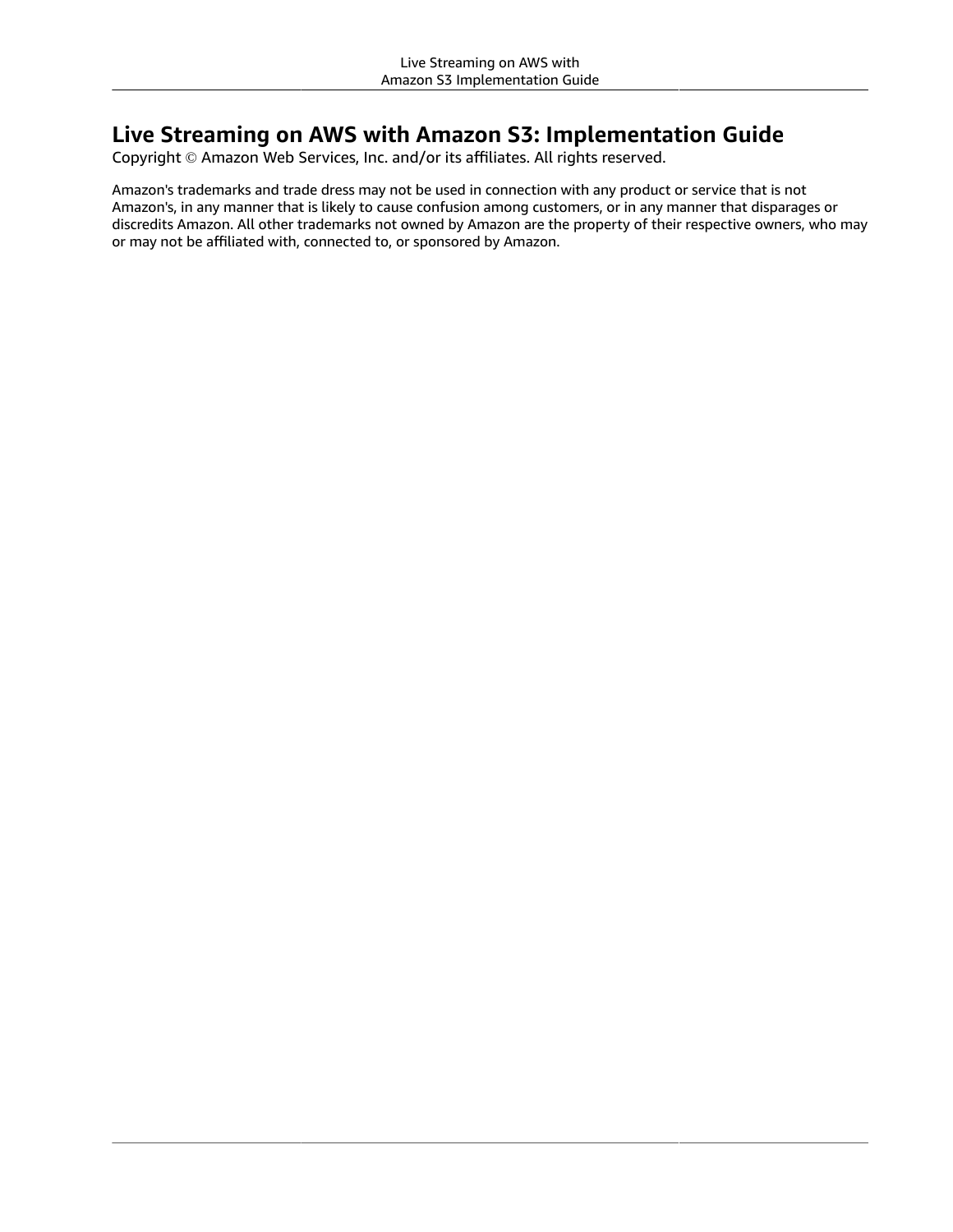### **Table of Contents**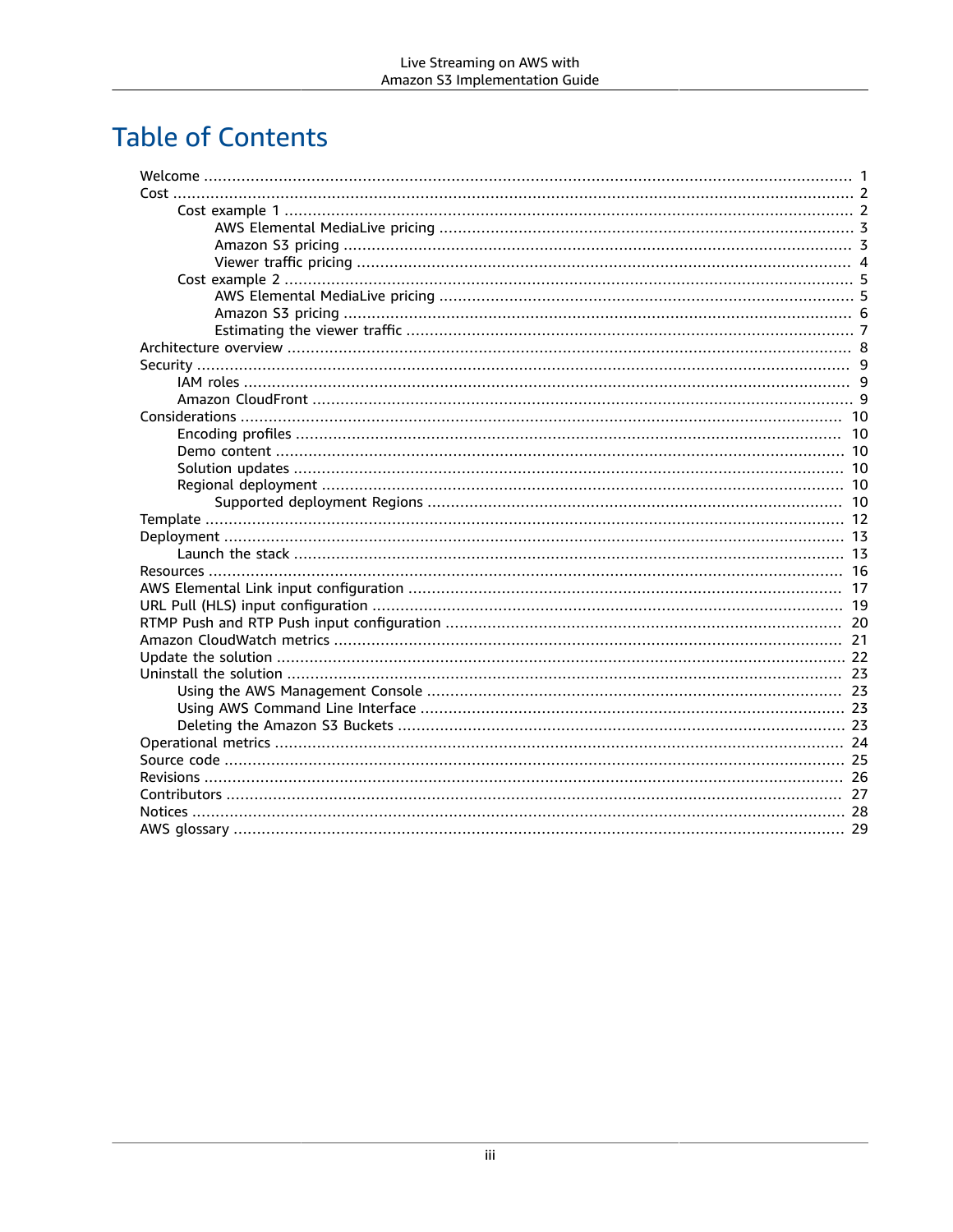# <span id="page-3-0"></span>Deliver resilient and secure realtime viewing experiences using AWS Elemental MediaLive and Amazon S3 services

Publication date: *May 2020 [\(last update](#page-28-0) (p. [26\)](#page-28-0): March 2022)*

Amazon Web Services (AWS) helps broadcasters and content owners to automate media supply chains, streamline content distribution, and cost-effectively broadcast live content to a global audience. With AWS, you can seamlessly scale your infrastructure to meet demand, and pay only for what you use, helping you build highly available and cost-effective solutions for live video streaming.

The Live Streaming on AWS with Amazon S3 solution helps you build highly available live video streaming content using AWS Elemental [MediaLive](https://aws.amazon.com/medialive/) and [Amazon](https://aws.amazon.com/s3/) Simple Storage Service (Amazon S3) services to deliver resilient and secure real-time viewing experiences to your customers.

This solution is used only during the live event. When you finish streaming, you can delete the solution's stack to help ensure that you only pay for the infrastructure you use.

This solution provides the following features:

- Automatically configures MediaLive and Amazon S3 to encode and originate your content for adaptive bitrate streaming across multiple screens via HTTP Live Streaming (HLS).
- Provides an elastic, highly available, global content delivery network for live video streaming using Amazon [CloudFront](https://aws.amazon.com/cloudfront/).
- Supports four input types ([RTP\\_PUSH \(p. 20\), RTMP\\_PUSH \(p. 20\)](#page-22-0), [URL\\_PULL \(p. 19\)](#page-21-0), and [INPUT\\_DEVICE \(p. 17\)\)](#page-19-0) as the source for your video stream, including a device input so you can use an AWS [Elemental](https://aws.amazon.com/medialive/features/link/) Link as the source for the input for your live channel

This implementation guide discusses architectural considerations and configuration steps for deploying the Live Streaming on AWS with Amazon S3 solution in the AWS Cloud. It includes a link to an [AWS](https://aws.amazon.com/cloudformation/) [CloudFormation](https://aws.amazon.com/cloudformation/) template that launches and configures the AWS services required to deploy this solution using AWS best practices for security and availability.

The guide is intended for IT infrastructure architects, administrators, and DevOps professionals who have practical experience with video streaming and architecting in the AWS Cloud.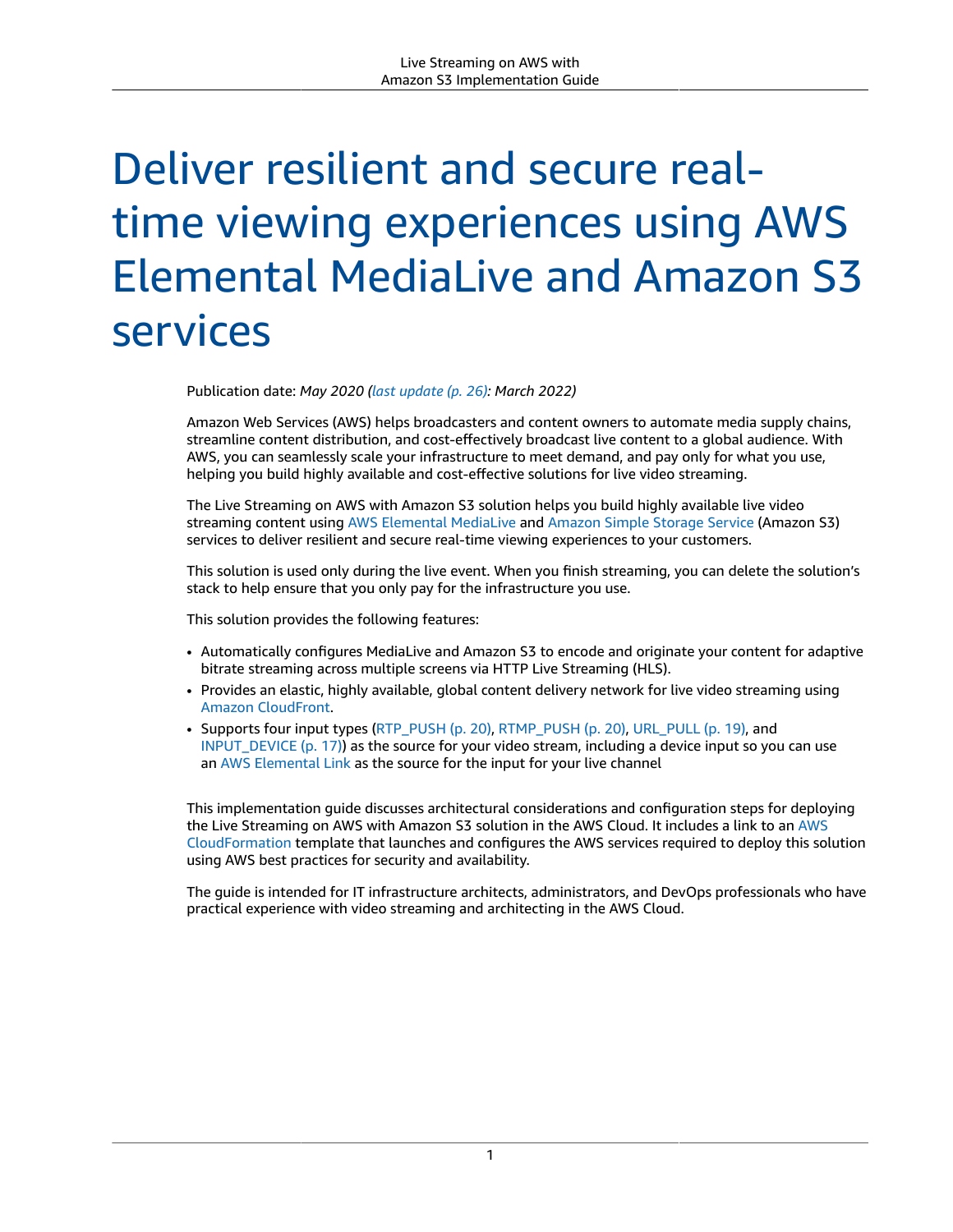## <span id="page-4-0"></span>Cost

You are responsible for the cost of the AWS services used while running this solution. As of March 2022, the cost for running this solution in the US East (N. Virginia) with:

- Approximately 1,000 viewers for a one-hour live event using a standard definition (SD)-540p encoding profile is approximately **\$1.76** for live encoding and packaging + **\$67.24** for 791 GB distribution = **\$69.00 for the one-hour event**.
- Approximately 10,000 viewers for a one-hour live event using a high definition (HD)-1080p encoding profile is approximately **\$3.18** for live encoding and packaging + **\$1531.49** for 18,017 GB distribution = **\$1,534.67 for the one-hour event**.

These cost estimates depend on many factors, which are detailed in the following cost examples.

### **Note**

The examples provided are likely *higher* than the actual costs of running this solution. The intent was to provide a guide to the pricing that is easily understood. Where assumptions were needed, we used factors that were straightforward to calculate and also likely be more expensive than the actual cost.

For an additional cost example for streaming a live event, refer to the FAQs about live [streaming](https://aws.amazon.com/blogs/media/frequently-asked-questions-about-the-cost-of-live-streaming/) on AWS blog in the *AWS Media Blog*.

### <span id="page-4-1"></span>Cost example 1

Cost example 1 covers a use case of approximately 1,000 viewers viewing a live event for about one hour with a **SD-540p** encoding profile selected in the CloudFormation template. This cost example is based on the following factors:

- Pricing Region: US-East-1, assuming standard pricing (no free-tier or discounts).
- Viewers consume the highest bitrate: While bitrate consumption is a mix of all the streams, we used the highest bitrate in the calculation to show the upper cost range. Additionally, the [Quality-Defined](https://aws.amazon.com/media/tech/quality-defined-variable-bitrate-qvbr/) [Variable](https://aws.amazon.com/media/tech/quality-defined-variable-bitrate-qvbr/) Bitrate (QVBR) and variable video complexity can result in an output bandwidth that is 10-50% lower in price than the estimate provided in Table 1.
- 99% cache/hit ratio between the content delivery network (CDN) and Amazon S3.

### **Note**

Storage of the test player is not included in this cost estimate.

Table 1 summarizes the total pricing for the live streaming event. Tables 2 through 4 break down the cost for each AWS service.

### **Table 1: Cost breakdown for 1,000 viewers for a one-hour live event**

| <b>AWS service</b>             | <b>Function</b>               | Cost per hour |
|--------------------------------|-------------------------------|---------------|
| <b>AWS Elemental MediaLive</b> | Input and outputs for channel | \$1.71        |
| Amazon S3                      | Storage                       | \$0.01        |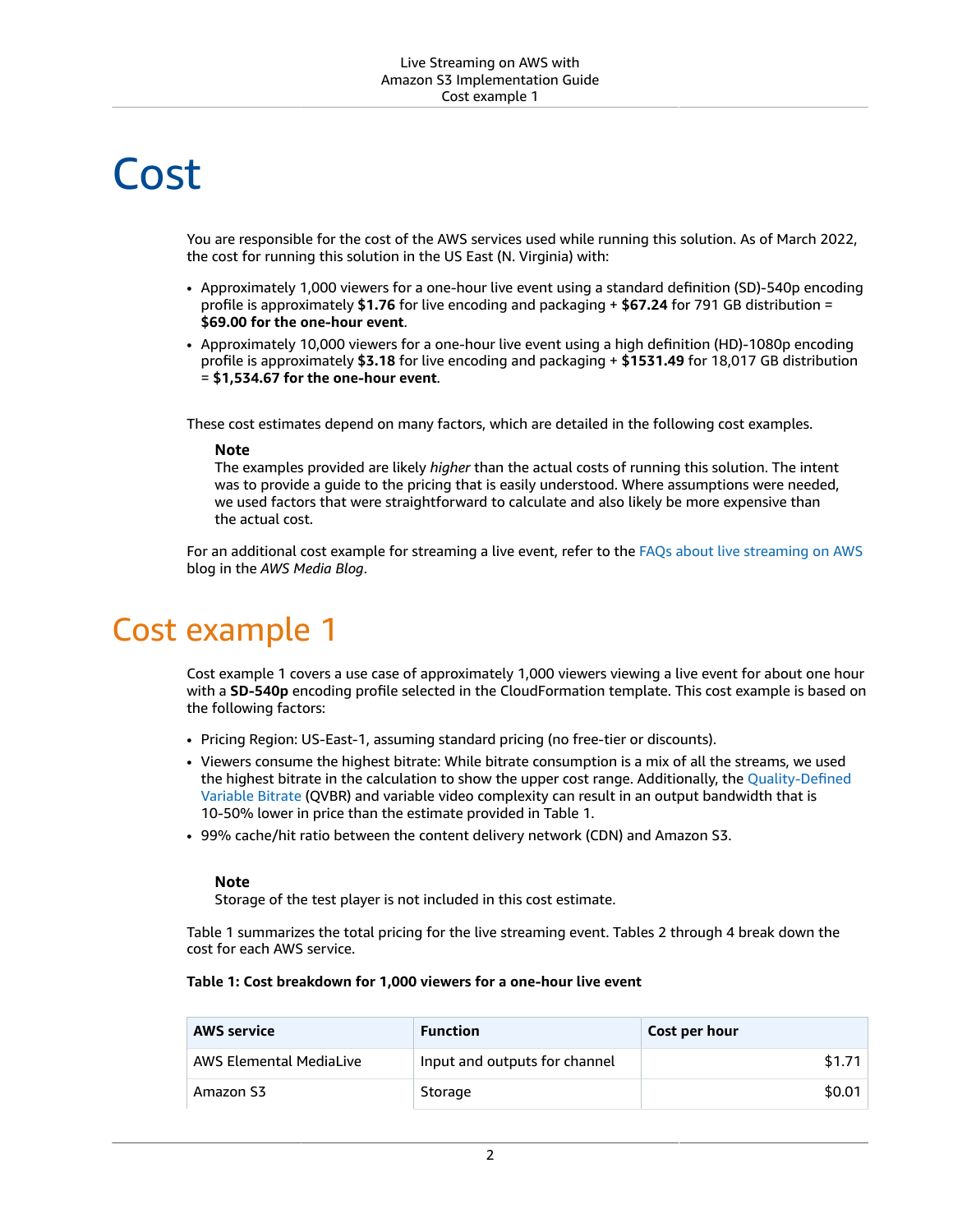| <b>AWS service</b> | <b>Function</b> | Cost per hour |
|--------------------|-----------------|---------------|
|                    | Requests        | \$0.04        |
| Amazon CloudFront  | Distribution    | \$67.24       |
|                    | Total:          | \$69.00       |

### <span id="page-5-0"></span>AWS Elemental MediaLive pricing

Table 2 breaks down the AWS Elemental MediaLive pricing which assumes HD AVC input and SD AVC outputs with less than 10 Mbps bitrate and less than 30 frames per second (fps) frame rate.

### **Table 2: MediaLive pricing**

| Input / output                | Cost per hour |
|-------------------------------|---------------|
| HD Input (AVC 10-20Mbps)      | \$0.294       |
| Output 1 SD (512x288, 400k)   | \$0.354       |
| Output 2 SD (640x360, 800k)   | \$0.354       |
| Output 3 SD (768x432, 1,200k) | \$0.354       |
| Output 4 SD (960x540, 1,800k) | \$0.354       |
| Total:                        | \$1.71        |

### <span id="page-5-1"></span>Amazon S3 pricing

Amazon S3 charges \$0.023 per Gigabyte (GB) per month for the first 50 Terabytes (TB) stored in the bucket. The volume of storage billed in a month is based on the average storage used throughout the month. This can be determined by size of objects and how long they are stored. For this example, 21 segments for 4 bitrates are stored at all times. The cost of storage per hour is as follows:

- 1. Add the bitrate of all streams in Kbps:
	- $\cdot$  400k + 800k + 1,200k + 1,800k = 4,200 Kbps
- 2. Calculate size of four-second segment (for all bitrates combined):
	- 4,200 Kbps \* 4 seconds = 16,800 Kb
- 3. Total size of segments stored at a time:
	- 16,800 Kb \* 21 segments = 352,800 Kb
- 4. Total Kb-hour usage:
	- $\cdot$  352,800 Kb  $*$  1 hour storage = 352,800 Kb-hours
- 5. Convert to GB-months:
	- 352,800 Kb-hours / 8 bits per byte / 1,000,000 Kb per GB / 744 hours in month = 0.00006 GBmonths

### **0.00006 GB-months \* \$0.023 = \$0.000001 per hour of storage**

The cost will continue to accumulate per hour as long as the objects are not removed from the bucket. Cost of storage is billed monthly.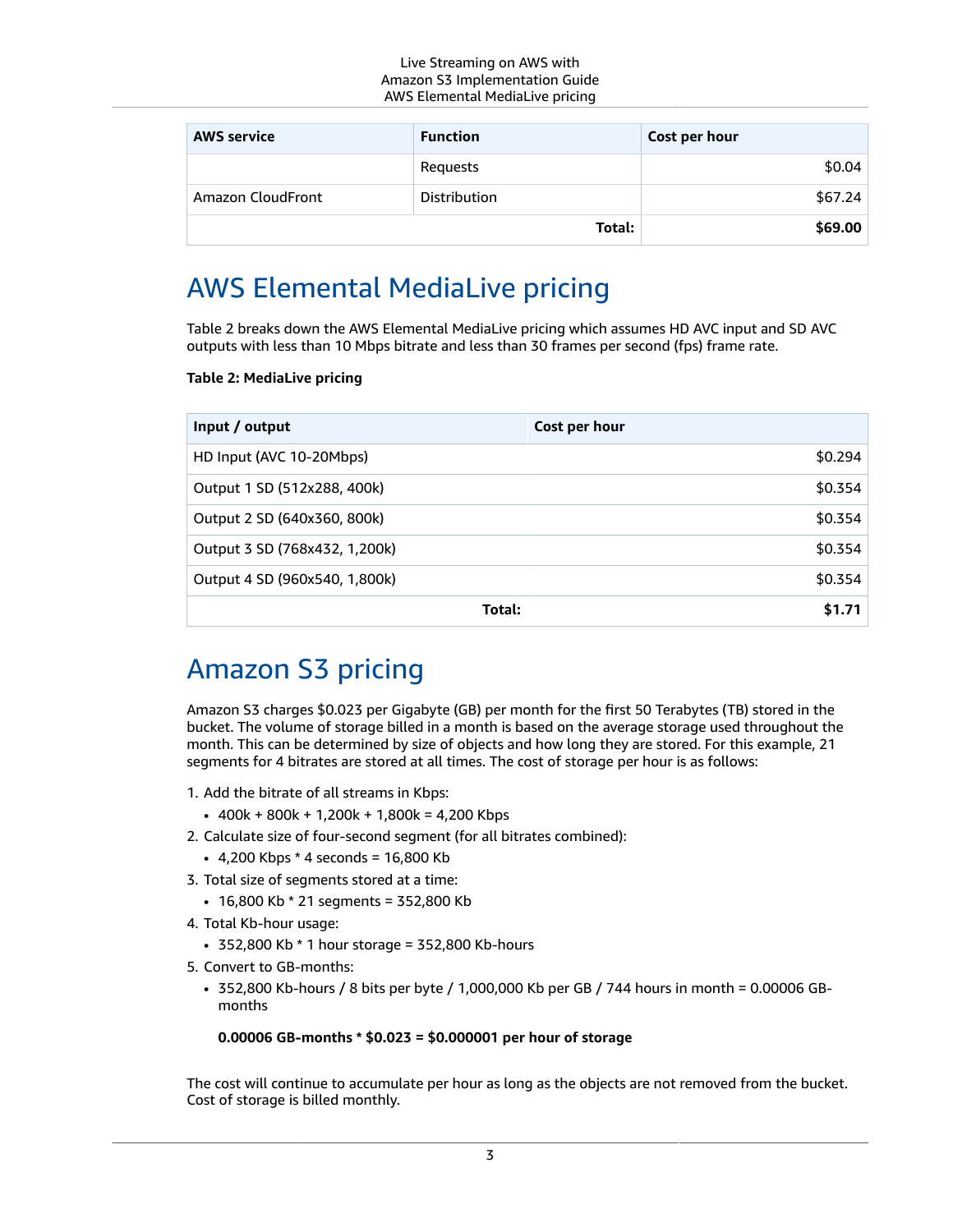### **Table 3: Amazon S3 storage pricing**

| Input / output                       | <b>Kbps</b>     |
|--------------------------------------|-----------------|
| Output 1 SD (512x288, 400k)          | 400             |
| Output 2 SD (640x360, 800k)          | 800             |
| Output 3 SD (768x432, 1,200k)        | 1,200           |
| Output 4 SD (960x540, 1,800k)        | 1,800           |
| <b>Total Kbps:</b>                   | 4,200           |
| Compute total Kb stored              | 352,800 Kb      |
| 4,200 kbps * 4 seconds * 21 segments |                 |
| GB-month usage for one hour          | 0.00006 GB      |
| Cost (GB/hour * \$0.023)             | \$0.000001/hour |

Amazon S3 charges \$0.005 per 1,000 requests for PUT, COPY, POST, and LIST requests. This example has four input streams, so the number of requests can be approximated by the following:

- 1. Calculate the number of segments:
	- 3,600 seconds of content / 4 second segments = 900 segments
	- 900 segments \* 4 input streams = 3,600 segments
- 2. Calculate the number of manifest updates:
	- 4 input streams \* 3,600 seconds of content / updates every 4 seconds = 3,600 manifest updates
- 3. Add total segments to total manifest updates to get the number of PUT requests:
	- $3,600 + 3,600 = 7,200$  PUT requests per hour

### **Table 4: Amazon S3 request pricing**

| <b>Request</b>                       | Quantity     |
|--------------------------------------|--------------|
| PUT ts segments                      | 3,600        |
| <b>PUT manifest files</b>            | 3,600        |
| Total requests:                      | 7,200        |
| Cost (total requests/1000 * \$0.005) | \$0.036/hour |

Data transfers from S3 to Amazon CloudFront are free of charge.

### <span id="page-6-0"></span>Viewer traffic pricing

The cost estimate for viewer traffic assumes that all viewers get the highest bitrate for the one-hour live streaming event.

### **Table 5: Viewer traffic pricing**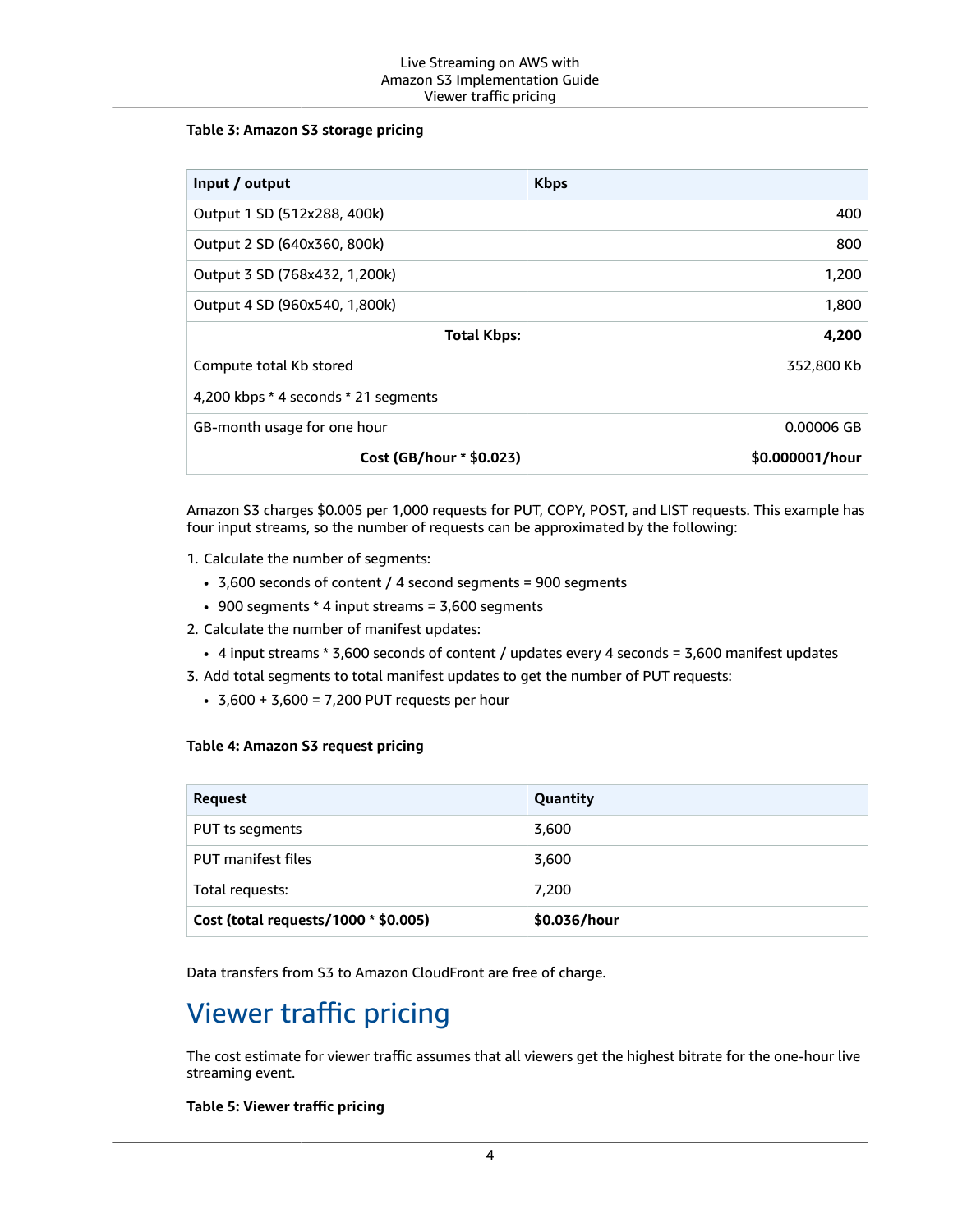### Live Streaming on AWS with Amazon S3 Implementation Guide Cost example 2

| <b>AWS service</b> | <b>Function</b>                                             | Cost per hour |
|--------------------|-------------------------------------------------------------|---------------|
| Amazon CloudFront  | Average Mbps per viewer                                     | 1.8           |
|                    | Total MB per second (1,000 x<br>1.8/8                       | 225           |
|                    | Total egress per hour (225 /<br>$1,024 \times 60 \times 60$ | 791 GB/hour   |
|                    | Total (791 GB * \$0.085):                                   | \$67.24       |

### <span id="page-7-0"></span>Cost example 2

Cost example 2 covers a use case of approximately 10,000 viewers viewing a live event for about one hour with an **HD-1080p** encoding profile selected in the CloudFormation template. This cost example is based on the following factors:

- Pricing Region: US-East-1, assuming standard pricing (no free-tier or discounts).
- Viewers consume the highest bitrate: Note that bitrate consumption is a mix of all the streams, but the highest bitrate is used in the calculation to show the upper cost range. Additionally, the QVBR and variable video complexity can result in an output bandwidth that is 10-50% lower in price than the estimate provided in Table 6.
- 99% cache/hit ratio between the CDN and Amazon S3.

### **Note**

Storage of the test player is not included in this cost estimate.

Table 6 summarizes the total pricing for the live streaming event. Tables 7 through 10 break down the cost for each AWS service.

### **Table 6: Cost breakdown for 10,000 viewers for a one-hour live event**

| <b>AWS service</b>             | <b>Function</b>               | Cost per hour |
|--------------------------------|-------------------------------|---------------|
| <b>AWS Elemental MediaLive</b> | Input and outputs for channel | \$3.11        |
| Amazon S3                      | Storage                       | \$0.01        |
|                                | Requests                      | \$0.06        |
| Amazon CloudFront              | <b>Distribution</b>           | \$1,531.49    |
| Total:                         |                               | \$1,534.67    |

### <span id="page-7-1"></span>AWS Elemental MediaLive pricing

Table 7 breaks down the AWS Elemental MediaLive pricing which assumes HD AVC input and both SD and HD AVC outputs with less than 10 Mbps bit rate and less than 30 fps frame rate.

### **Table 7: MediaLive pricing**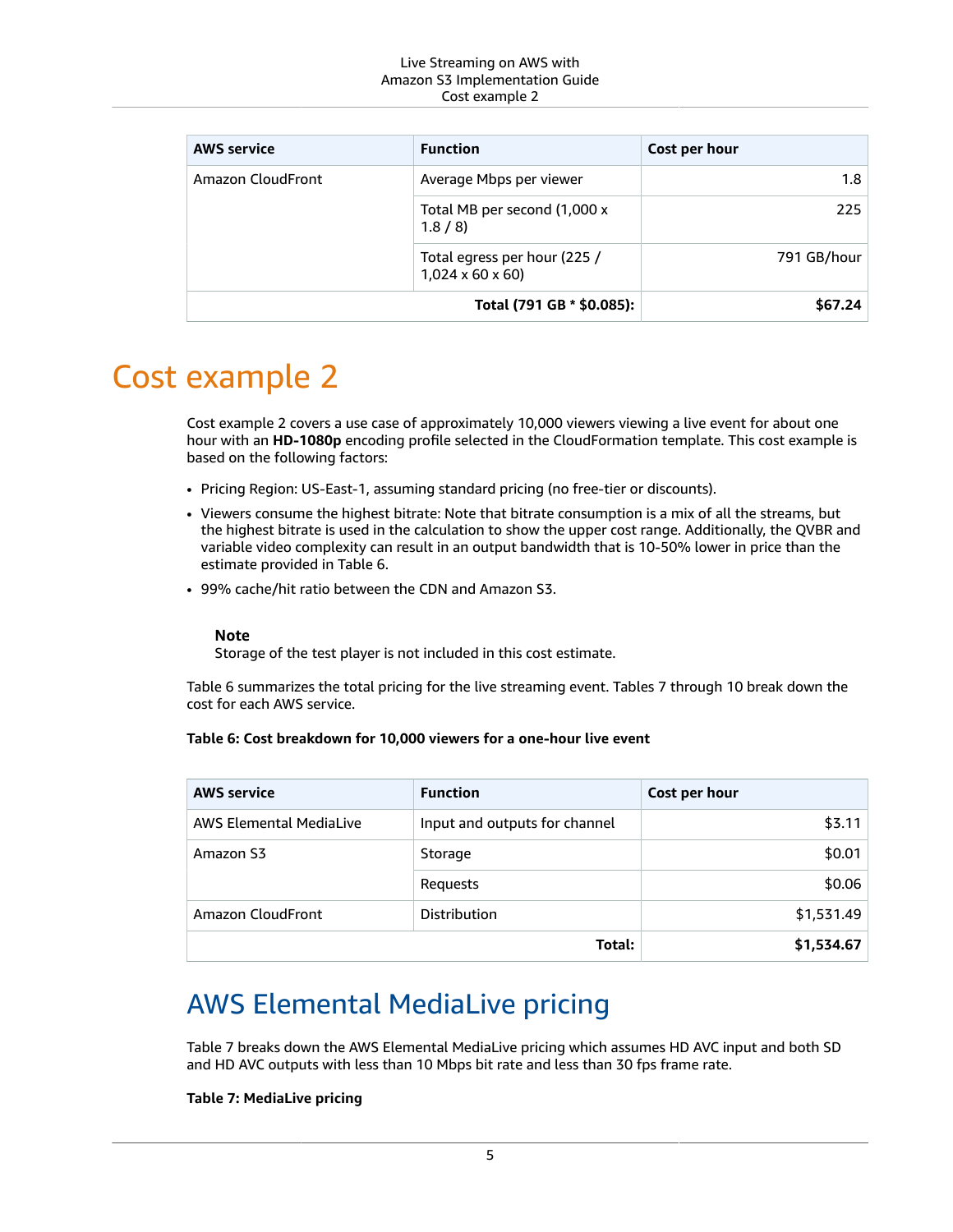### Live Streaming on AWS with Amazon S3 Implementation Guide Amazon S3 pricing

| Input / Output                   | Cost per hour |
|----------------------------------|---------------|
| HD Input (AVC 10-20Mbps)         | \$0.294       |
| Output 1 SD (512x288, 400k)      | \$0.354       |
| Output 2 SD (640x360, 800k)      | \$0.354       |
| Output 3 SD (768x432, 1,200k)    | \$0.354       |
| Output 4 SD (960x540, 1,800k)    | \$0.354       |
| Output 5 HD (1280x720p, 2,700k)  | \$0.702       |
| Output 6 HD (1920x1080p, 4,100k) | \$0.702       |
| Total:                           | \$3.11        |

### <span id="page-8-0"></span>Amazon S3 pricing

As detailed in Cost Example 1, Amazon S3 pricing is based on GB of storage per month. Table 8 shows the conversion from Kbps to Mbps to Gbps to GB/hour to get the total GB of storage for the hour-long stream.

### **Table 8: Amazon S3 pricing**

| Input / output                                                          | <b>Kbps</b> |
|-------------------------------------------------------------------------|-------------|
| Output 1 (512x288_400k)                                                 | 400         |
| Output 2 (640x360_800k)                                                 | 800         |
| Output 3 (768x432_1,200k)                                               | 1,200       |
| Output 4 (960x540_1,800k)                                               | 1,800       |
| Output 5 (1280x720p_2,700k)                                             | 2,700       |
| Output 6 (1920x1080p_4,100k)                                            | 4,100       |
| <b>Total Kbps:</b>                                                      | 11,000      |
| Compute total Kb stored                                                 | 924,000 Kb  |
| 11,000 Kbps * 4 seconds * 21 segments                                   |             |
| GB-month usage for one hour                                             | 0.0002      |
| 924,000 Kb-hours / 8 bits per byte / 1,000,000 Kb<br>per GB / 744 hours |             |
| Total (GB/hour * \$0.023)                                               | \$0.000005  |

### **Table 9: Amazon S3 request pricing**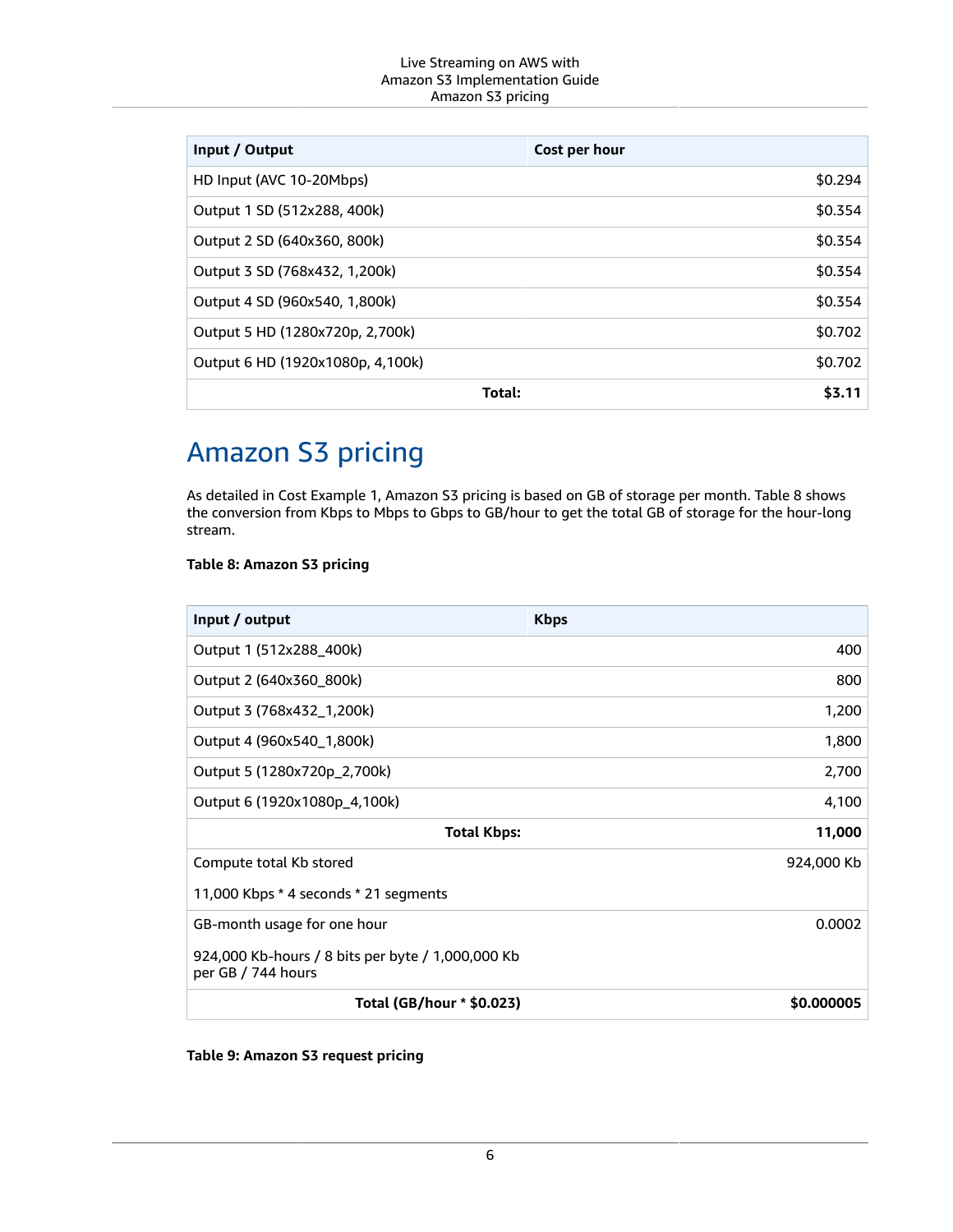| <b>Request</b>                       | Quantity     |
|--------------------------------------|--------------|
| PUT ts segments                      | 5,400        |
| PUT manifest files                   | 5,400        |
| Total requests:                      | 10,800       |
| Cost (total requests/1000 * \$0.005) | \$0.054/hour |

### <span id="page-9-0"></span>Estimating the viewer traffic

The cost estimate for viewer traffic assumes that all viewers get the highest bitrate for the one-hour live streaming event.

### **Table 10: Viewer traffic pricing**

| <b>AWS service</b> | <b>Function</b>                                               | Cost per hour  |
|--------------------|---------------------------------------------------------------|----------------|
| Amazon CloudFront  | Average Mbps per viewer                                       | 4.1            |
|                    | Total MB per sec (10,000 x 4.1 /<br>8)                        | 5,125          |
|                    | Total Egress per hour (5,125 /<br>$1,024 \times 60 \times 60$ | 18,017 GB/hour |
|                    | Total (18,017 GB * \$0.085):                                  | \$1,531.49     |

### **Note**

Pricing is per minute, with a minimum of 10 minutes. Prices are subject to change.

### Amazon CloudWatch metrics cost

Amazon CloudWatch charges \$0.30 per metric per month for the first 10,000 metrics. This solution uses 11 metrics, so the cost for an hour-long stream can be determined by:

11 (number of metrics) \* 1 (hours of streaming) / 720 (hours per month) \* \$0.30 = \$0.005

For more information about metrics, refer to *Amazon [CloudWatch](#page-23-0) metrics* [\(p. 21\)](#page-23-0).

We recommend creating a [budget](https://docs.aws.amazon.com/awsaccountbilling/latest/aboutv2/budgets-create.html) through AWS Cost [Explorer](http://aws.amazon.com/aws-cost-management/aws-cost-explorer/) to help manage costs. Prices are subject to change. For full details, refer to the pricing webpages for each AWS service used in this solution.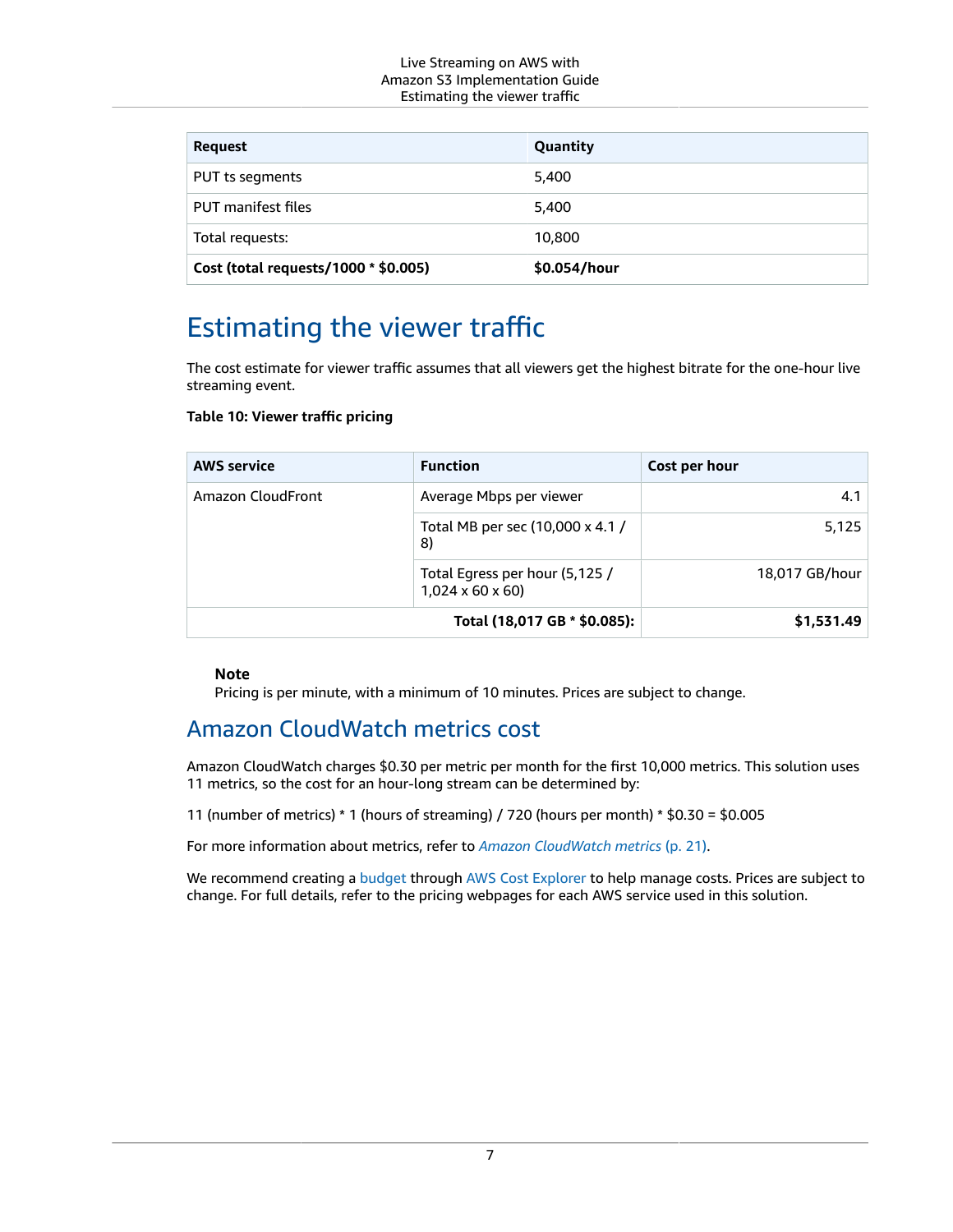## <span id="page-10-0"></span>Architecture overview

Deploying this solution with the default parameters builds the following environment in the AWS Cloud.



**Figure 1: Live Streaming on AWS with Amazon S3 architecture**

The AWS CloudFormation template launches the AWS products and services necessary to ingest, transcode, and deliver live streaming video.

- 1. AWS [Elemental](https://aws.amazon.com/medialive/) MediaLive ingests an input feed and transcodes your content into one adaptive bitrate (ABR) HTTP Live Streaming (HLS) stream as output.
- 2. [Amazon](https://aws.amazon.com/s3/) Simple Storage Service (Amazon S3) provides a scalable highly-available storage bucket to host the encoded segments.
- 3. An Amazon [CloudFront](https://aws.amazon.com/cloudfront/) distribution is configured to use the Amazon S3 custom endpoints as its origin. The CloudFront distribution delivers your live stream to viewers with low latency and high transfer speeds.
- 4. An Amazon S3 bucket stores the CloudFront logs.

You can configure this solution to ingest Real-Time Transport Protocol (RTP), Real-Time Messaging Protocol (RTMP), HTTP Live Streaming (HLS) content, or live video from an AWS Elemental Link device. This solution also includes three [encoding](#page-12-1) profiles [\(p. 10\).](#page-12-1)

### **Note**

AWS CloudFormation resources are created from AWS Cloud [Development](http://aws.amazon.com/cdk/) Kit (CDK) constructs.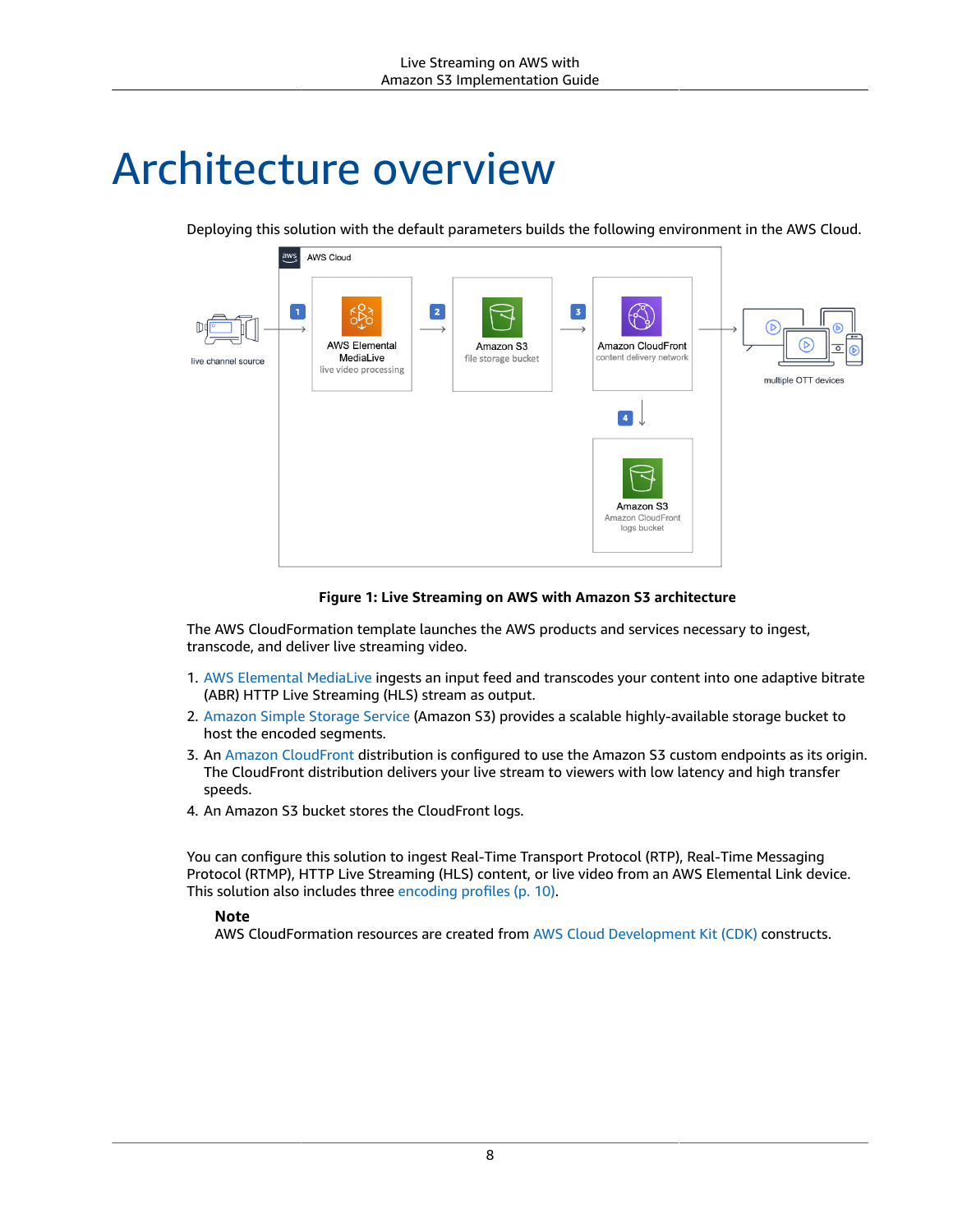# <span id="page-11-0"></span>**Security**

When you build systems on AWS infrastructure, security responsibilities are shared between you and AWS. This [shared](https://aws.amazon.com/compliance/shared-responsibility-model/) model can reduce your operational burden as AWS operates, manages, and controls the components from the host operating system and virtualization layer down to the physical security of the facilities in which the services operate. For more information about security on AWS, visit AWS [Cloud](https://aws.amazon.com/security/) [Security.](https://aws.amazon.com/security/)

## <span id="page-11-1"></span>IAM roles

AWS Identity and Access Management (IAM) roles allow customers to assign granular access policies and permissions to services and users in the AWS Cloud. This solution creates IAM roles that grants the AWS Lambda function access to the other AWS services used in this solution.

### <span id="page-11-2"></span>Amazon CloudFront

This solution deploys a static website [hosted](https://docs.aws.amazon.com/AmazonS3/latest/dev/WebsiteHosting.html) in an Amazon S3 bucket. To help reduce latency and improve security, this solution includes an Amazon CloudFront distribution with an origin access identity, which is a special CloudFront user that helps restrict access to the solution's website bucket contents. For more information, see [Restricting](https://docs.aws.amazon.com/AmazonCloudFront/latest/DeveloperGuide/private-content-restricting-access-to-s3.html) Access to Amazon S3 Content by Using an Origin Access Identity.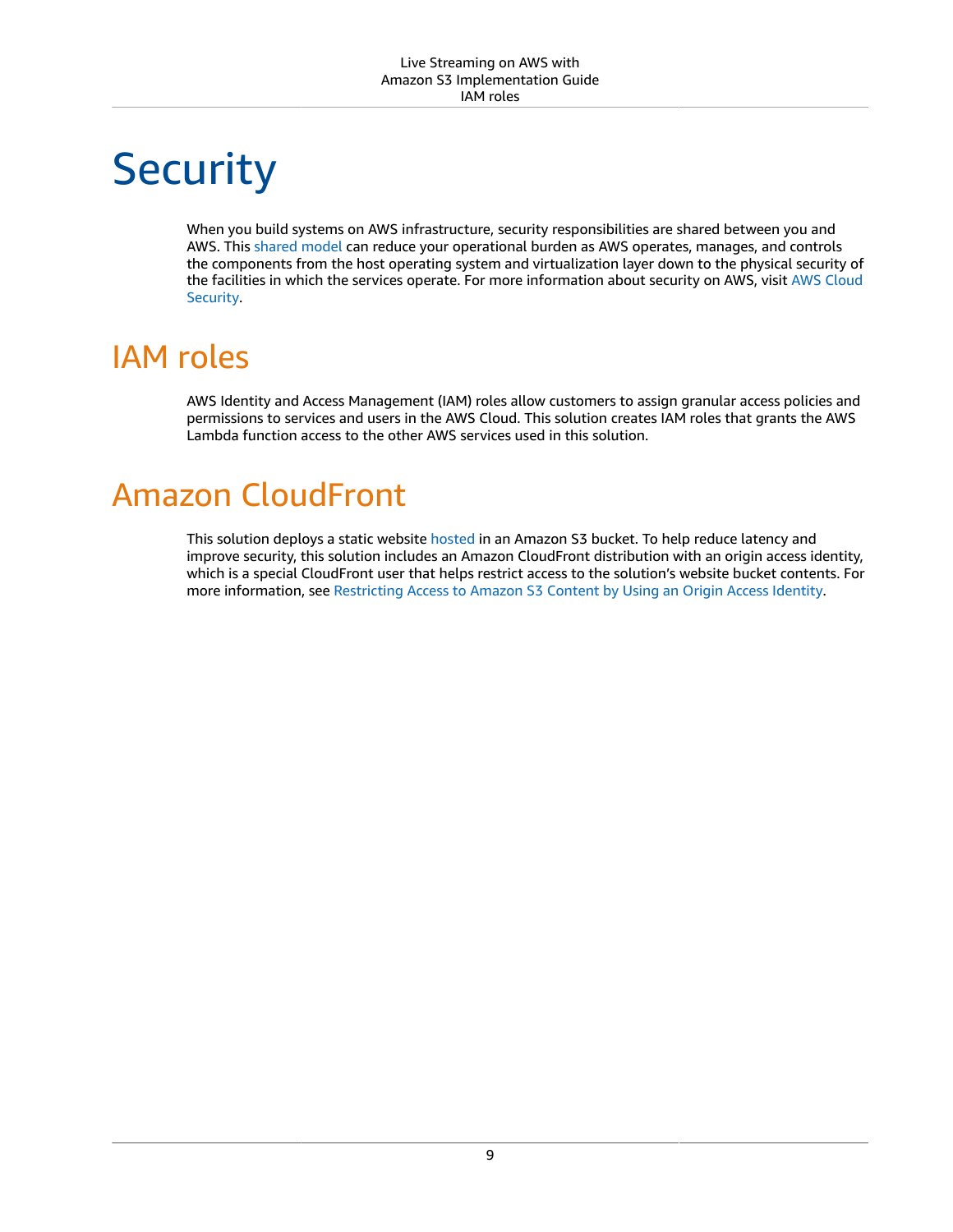## <span id="page-12-0"></span>Deployment considerations

## <span id="page-12-1"></span>Encoding profiles

The Live Streaming on AWS with Amazon S3 solution configures AWS Elemental MediaLive with one of three progressive, 30 frames per second encoding profiles. Choose one of the following encoding profiles.

- **HD-1080p profile:** 1920x1080, 1280x720, 960x540, 768x432, 640x360, 512x288
- **HD-720p profile:** 1280x720, 960x540, 768x432, 640x360, 512x288
- **SD-540p profile:** 960x540, 768x432, 640x360, 512x288

### <span id="page-12-2"></span>Demo content

The solution includes a link to a demo HTTP Live Streaming (HLS) stream hosted in an Amazon S3 bucket, which lets you test the solution without having to set up and configure a live stream. Deploying the solution with default parameters, launches the demo.

### <span id="page-12-3"></span>Solution updates

To continue using this solution with the latest features and improvements, you must deploy the latest version of the AWS CloudFormation template as a new stack. This solution does not support updating an existing stack. For information to deploy the latest AWS CloudFormation template as a new stack, refer to [Launch the stack \(p. 13\)](#page-15-1). After the new stack completes deployment, we recommend [uninstalling](#page-25-0) the [previous](#page-25-0) version [\(p. 23\)](#page-25-0) to save on costs.

### <span id="page-12-4"></span>Regional deployment

This solution uses AWS Elemental MediaLive, which is currently available in specific AWS Regions only. Therefore, you must launch this solution in an AWS Region where these services are available. For the most current service availability by Region, refer to the AWS [Regional](https://aws.amazon.com/about-aws/global-infrastructure/regional-product-services/) Services List.

To use an AWS Elemental Link device as an input, you must launch this solution in the AWS Region where the device is configured.

### <span id="page-12-5"></span>Supported deployment Regions

Live Streaming on AWS with Amazon S3 is supported in the following AWS Regions:

| <b>Region name</b>    | <b>Region ID</b> |
|-----------------------|------------------|
| US East (N. Virginia) | us-east-1        |
| <b>US East (Ohio)</b> | us-east-2        |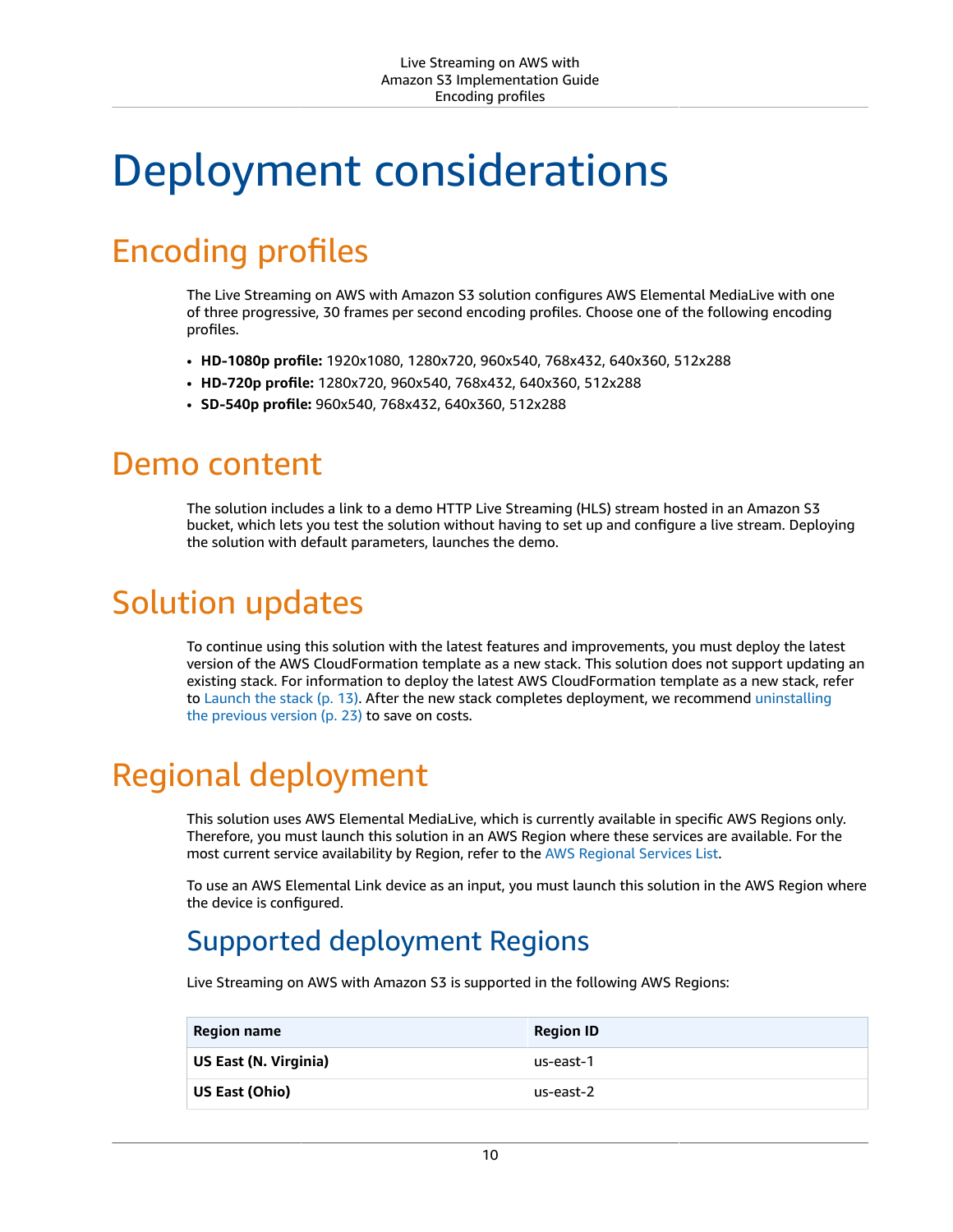### Live Streaming on AWS with Amazon S3 Implementation Guide Supported deployment Regions

| <b>Region name</b>                   | <b>Region ID</b> |
|--------------------------------------|------------------|
| <b>US West (Northern California)</b> | us-west-1        |
| <b>US West (Oregon)</b>              | us-west-2        |
| Asia Pacific (Mumbai)                | ap-south-1       |
| <b>Asia Pacific (Seoul)</b>          | ap-northeast-2   |
| Asia Pacific (Singapore)             | ap-southeast-1   |
| Asia Pacific (Sydney)                | ap-southeast-2   |
| Asia Pacific (Tokyo)                 | ap-northeast-1   |
| <b>Europe (Frankfurt)</b>            | eu-central-1     |
| <b>Europe (Ireland)</b>              | eu-west-1        |
| <b>Europe (London)</b>               | eu-west-2        |
| <b>Europe (Paris)</b>                | eu-west-3        |
| Europe (Stockholm)                   | eu-north-1       |
| <b>South America (Sao Paulo)</b>     | sa-east-1        |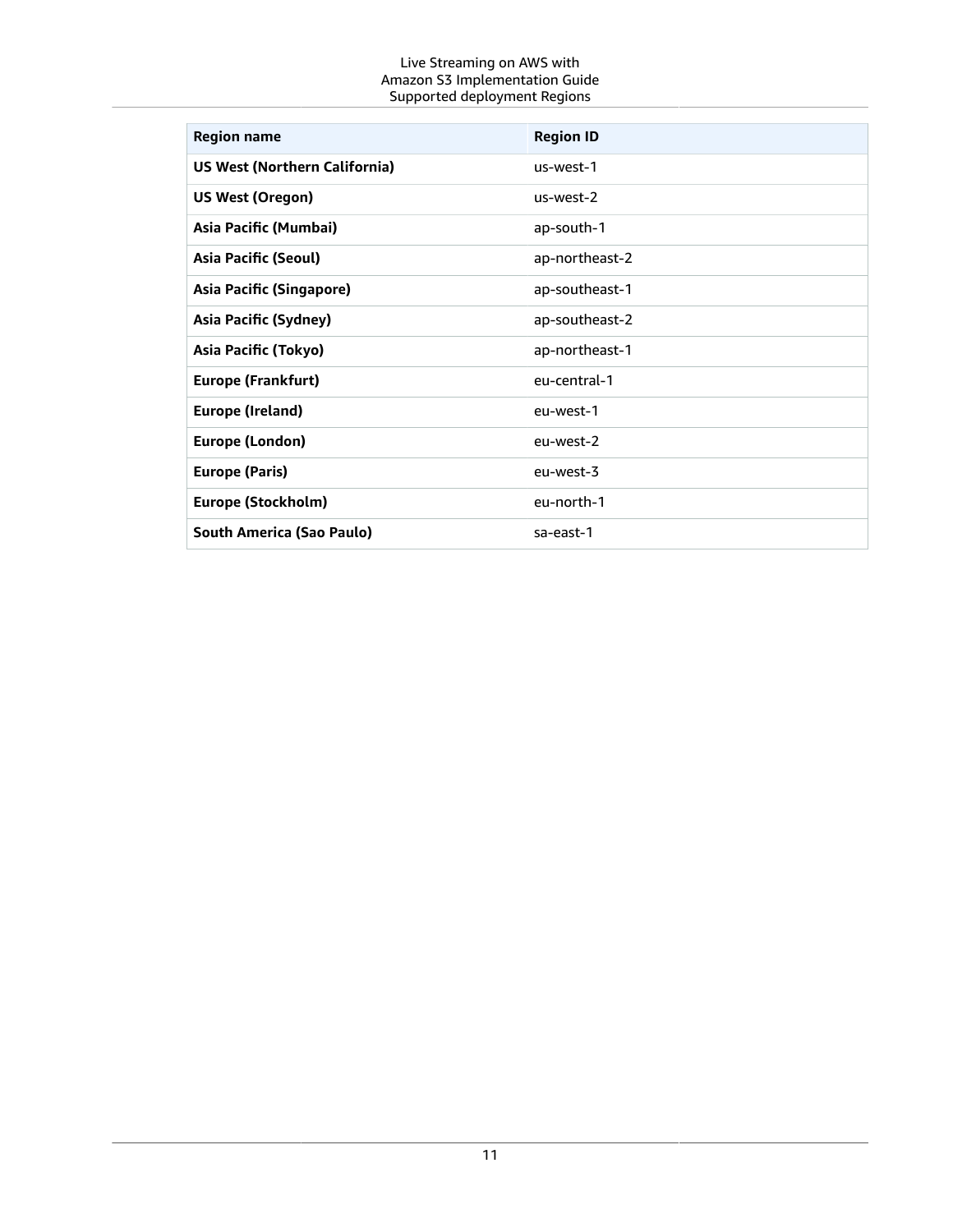# <span id="page-14-0"></span>AWS CloudFormation template

This solution uses AWS CloudFormation to automate the deployment of the Live Streaming on AWS with MediaStore solution on the AWS Cloud. It includes the following AWS CloudFormation template, which you can download before deployment:



### **live-streaming-on-aws-with-amazon-s3.template:**

Use this template to launch the solution and all associated components. The default configuration deploys an AWS Lambda function, an AWS Elemental MediaLive input and channel, Amazon CloudFront distributions, and Amazon S3 buckets, but you can customize the template to meet your specific needs.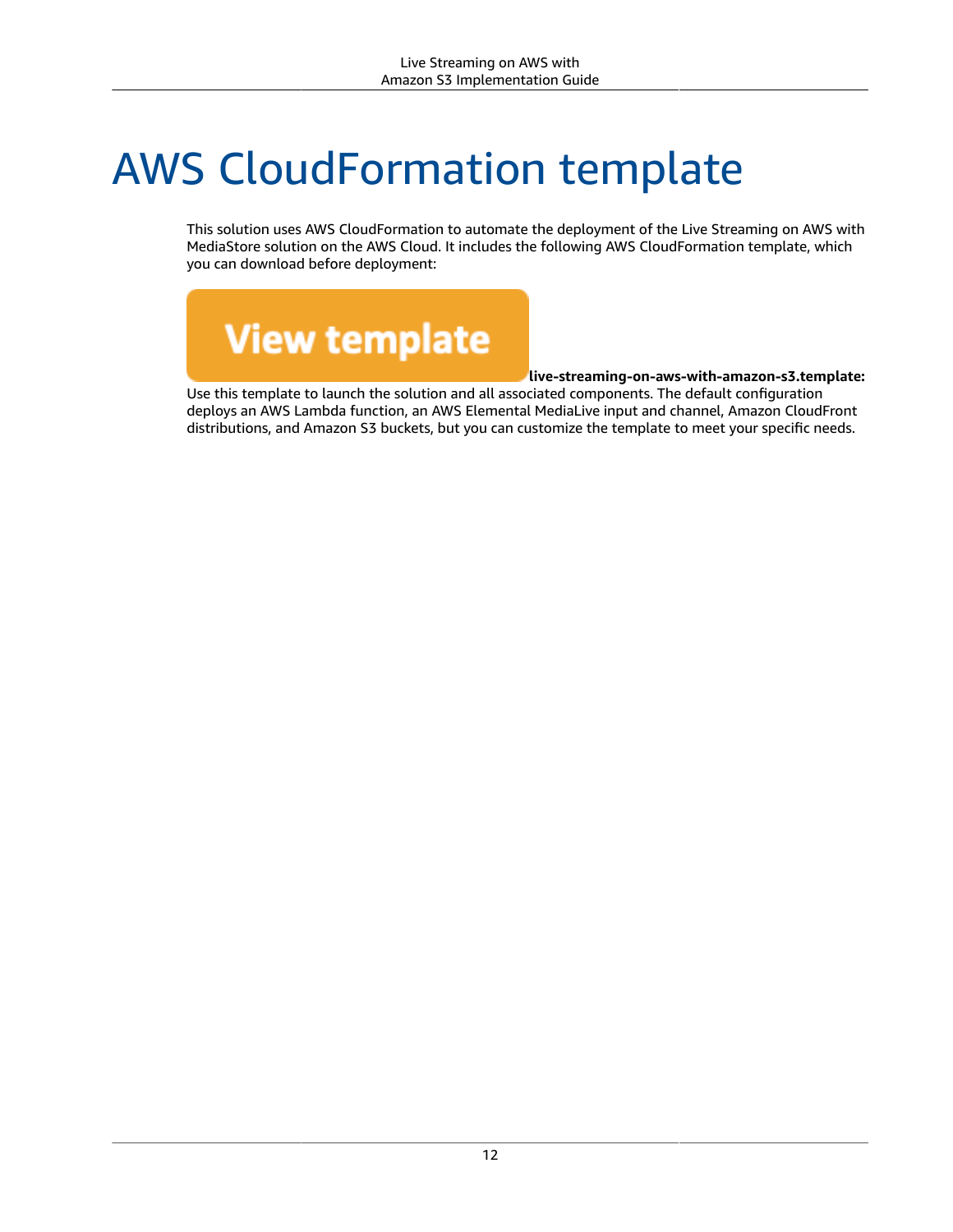## <span id="page-15-0"></span>Automated deployment

Before you launch the automated deployment, review the considerations discussed in this guide. Follow the step-by-step instructions in this section to configure and deploy the solution into your account.

**Time to deploy:** Approximately five minutes

### <span id="page-15-1"></span>Launch the stack

### **Important**

This solution includes an option to send anonymous operational metrics to AWS. We use this data to better understand how customers use this solution and related services and products. AWS owns the data gathered though this survey. Data collection is subject to the AWS [Privacy](http://aws.amazon.com/privacy/) [Policy.](http://aws.amazon.com/privacy/)

To opt out of this feature, download the template, modify the AWS CloudFormation mapping section, and then use the AWS CloudFormation console to upload your template and deploy the solution. For more information, refer to the Collection of [operational](#page-26-0) metric[s \(p. 24\)](#page-26-0) section of this guide.

This automated AWS CloudFormation template deploys the Live Streaming on AWS with Amazon S3 solution on the AWS Cloud.

### **Note**

You are responsible for the cost of the AWS services used while running this solution. Refer to the [Cost \(p. 2\)](#page-4-0) section for more details. For full details, refer to the pricing webpage for each AWS service you use in this solution.

1. Log in to the AWS Management Console and select the button to launch the live-streaming-onaws-with-amazon-s3.template AWS CloudFormation template.



You can also [download](https://solutions-reference.s3.amazonaws.com/live-streaming-on-aws-with-amazon-s3/latest/live-streaming-on-aws-with-amazon-s3.template) the template as a starting point for your own implementation.

2. The template launches in the US East (N. Virginia) Region by default. To launch this solution in a different AWS Region, use the Region selector in the console navigation bar.

### **Note**

This solution uses the AWS Elemental MediaLive and Amazon S3 services, which are currently available in specific AWS Regions only. Therefore, you must launch this solution in an AWS Region where these services are available. For the most current service availability by Region, refer to the AWS [Regional](https://aws.amazon.com/about-aws/global-infrastructure/regional-product-services/) Services List.

- 3. On the **Create stack** page, verify that the correct template shows in the **Amazon S3 URL** text box and choose **Next**.
- 4. On the **Specify stack details** page, assign a name to your solution stack.
- 5. Under **Parameters**, review the parameters for the template, and modify them as necessary. This solution uses the following default values.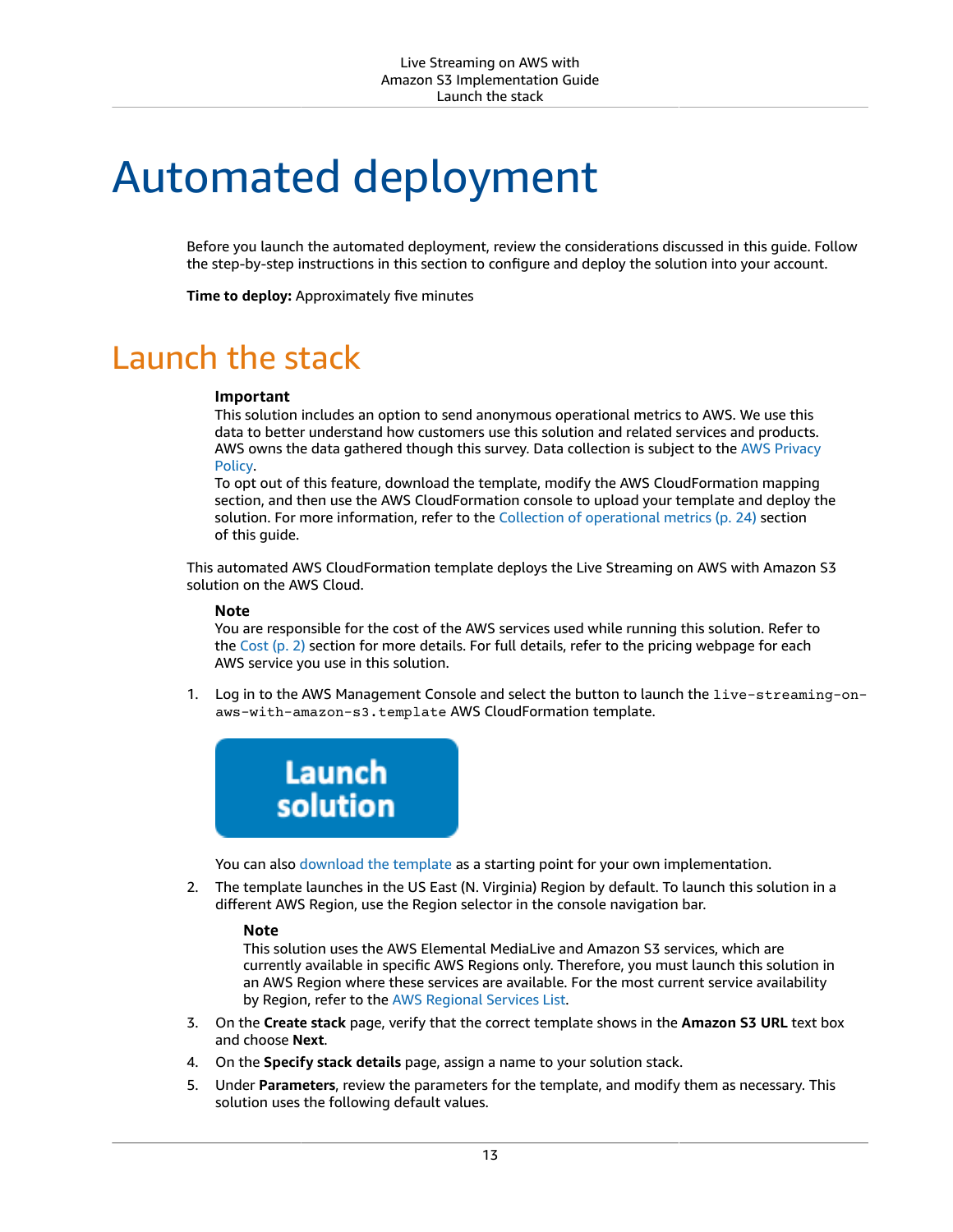### Live Streaming on AWS with Amazon S3 Implementation Guide Launch the stack

| <b>Parameter</b>                                 | <b>Default</b>                 | <b>Description</b>                                                                                                                                                                                                              |
|--------------------------------------------------|--------------------------------|---------------------------------------------------------------------------------------------------------------------------------------------------------------------------------------------------------------------------------|
| <b>Source Input Type</b>                         | URL_PULL                       | Specify the input<br>type for MediaLive:<br>RTP_PUSH,<br>RTMP PUSH,<br>URL_PULL (HLS),<br>OF INPUT_DEVICE<br>(AWS Elemental Link).<br><b>Detailed instructions</b><br>for each input type<br>can be found in the<br>appendix.   |
| <b>Source URL</b>                                | <optional input=""></optional> | If you selected<br>URL_PULL for Source<br>Input Type, enter the<br>URL for your source<br>stream. By default, this<br>parameter contains the<br>primary demo source<br>URL.                                                     |
| <b>Source Username</b>                           | <optional input=""></optional> | If you selected<br>URL_PULL for Source<br>Input Type, enter<br>the username for<br>your source stream if<br>using authentication.<br>This value will be<br>stored securely in AWS<br><b>Systems Manager</b><br>Parameter Store. |
| <b>Source Password</b>                           | <optional input=""></optional> | If you selected<br>URL PULL for Source<br>Input Type, enter<br>the password for<br>your source stream if<br>using authentication.<br>This value will be<br>stored securely in AWS<br><b>Systems Manager</b><br>Parameter Store. |
| <b>Input Security Group</b><br><b>CIDR Block</b> | <optional input=""></optional> | For RTP_PUSH and<br>RTMP_PUSH input<br>types, specify the CIDR<br>block to restrict access<br>to the MediaLive input<br>endpoint. This should<br>be the IP or IP range<br>of your source stream<br>location/network.            |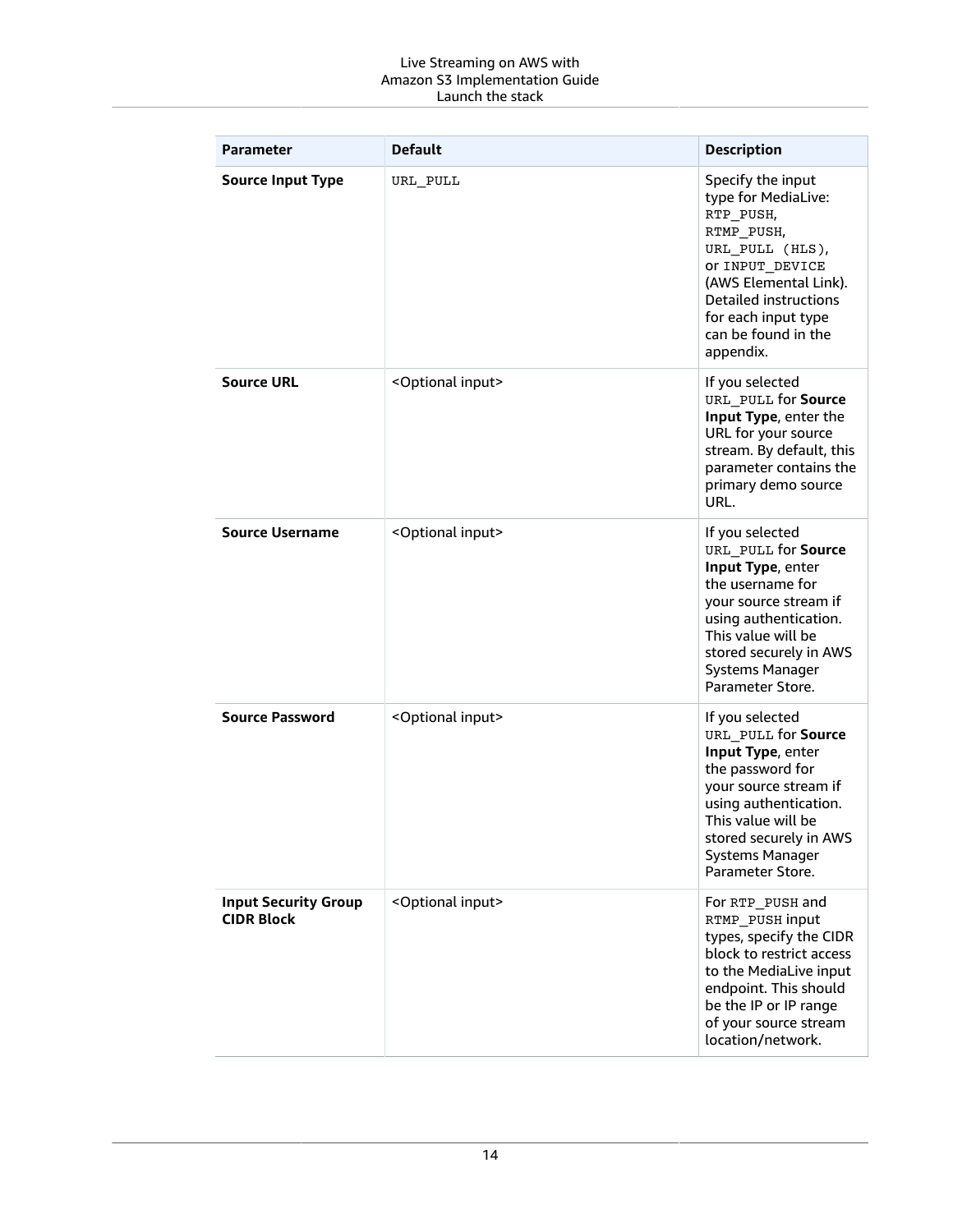### Live Streaming on AWS with Amazon S3 Implementation Guide Launch the stack

| <b>Parameter</b>                         | <b>Default</b> | <b>Description</b>                                                                                                                                                          |
|------------------------------------------|----------------|-----------------------------------------------------------------------------------------------------------------------------------------------------------------------------|
| <b>Encoding Profile</b>                  | $HD-720$       | Specify the encoding<br>profile to use with<br>MediaLive.                                                                                                                   |
| <b>Start MediaLive</b><br><b>Channel</b> | No.            | Choose whether to<br>start the MediaLive<br>channel when the<br>solution is created. We<br>recommend starting<br>the channel if you will<br>use the demo preview<br>player. |

- 6. Choose **Next**.
- 7. On the **Options** page, choose **Next**.
- 8. On the **Review** page, review and confirm the settings. Be sure to check the box acknowledging that the template will create AWS Identity and Access Management (IAM) resources.
- 9. Choose **Create** to deploy the stack.

You can view the status of the stack in the AWS CloudFormation console in the **Status** column. You should receive a **CREATE\_COMPLETE** status in approximately five minutes.

### **Note**

To test the live stream playback, navigate to the AWS CloudFormation stack **Outputs** tab, copy the Amazon CloudFront URL, and open the URL in any player compatible with HTTP Live Streaming (HLS). For more details, refer to Amazon [CloudWatch](#page-23-0) metric[s \(p. 21\)](#page-23-0).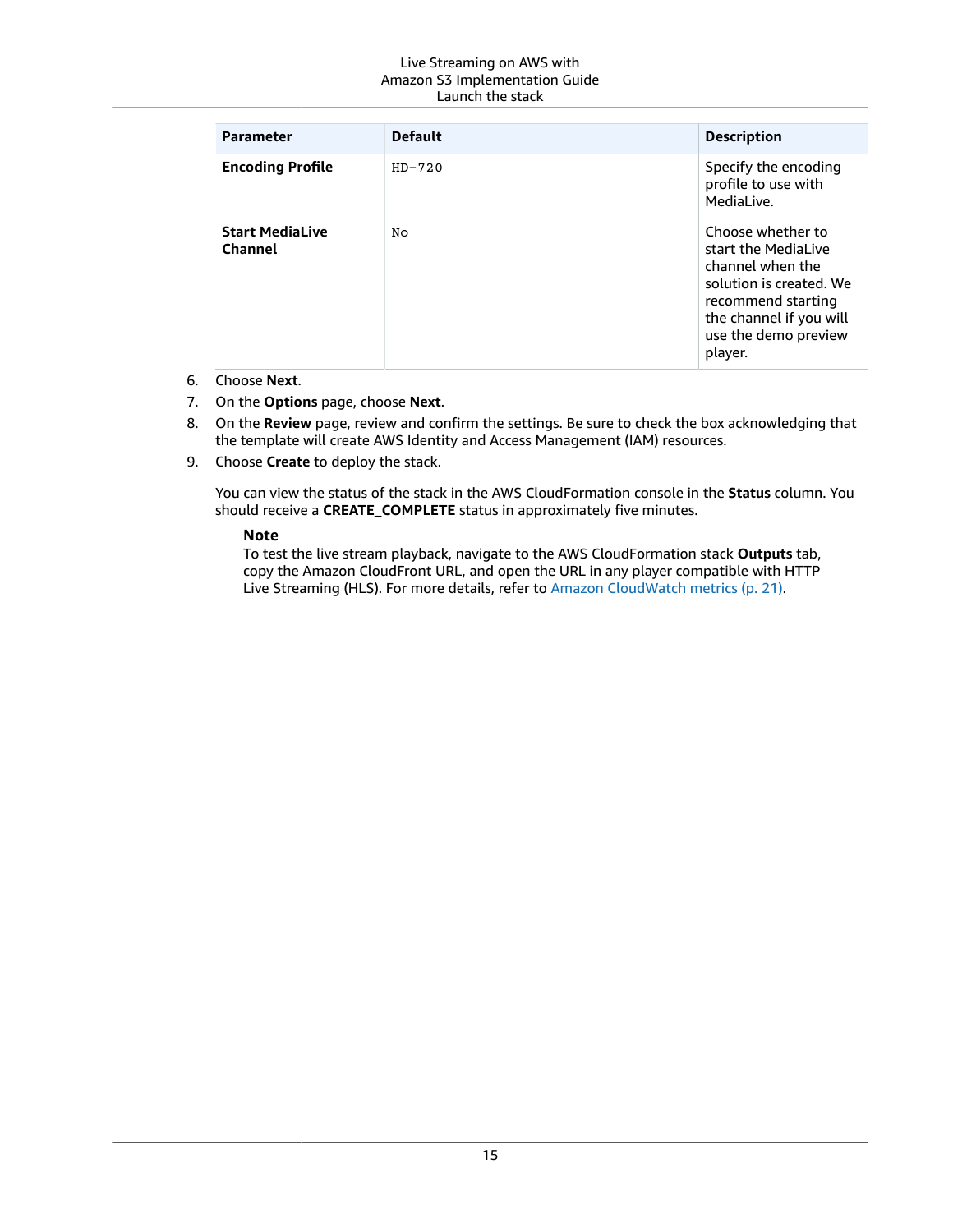# <span id="page-18-0"></span>Additional resources

- AWS [CloudFormation](https://aws.amazon.com/cloudformation/)
- AWS [Elemental](https://aws.amazon.com/medialive/) MediaLive
- AWS [Elemental](https://aws.amazon.com/medialive/features/link) Link
- [Amazon](https://aws.amazon.com/s3/) Simple Storage Service
- Amazon [CloudWatch](https://aws.amazon.com/cloudwatch/)
- AWS [Lambda](https://aws.amazon.com/lambda/)
- AWS Identity and Access [Management](https://aws.amazon.com/iam/)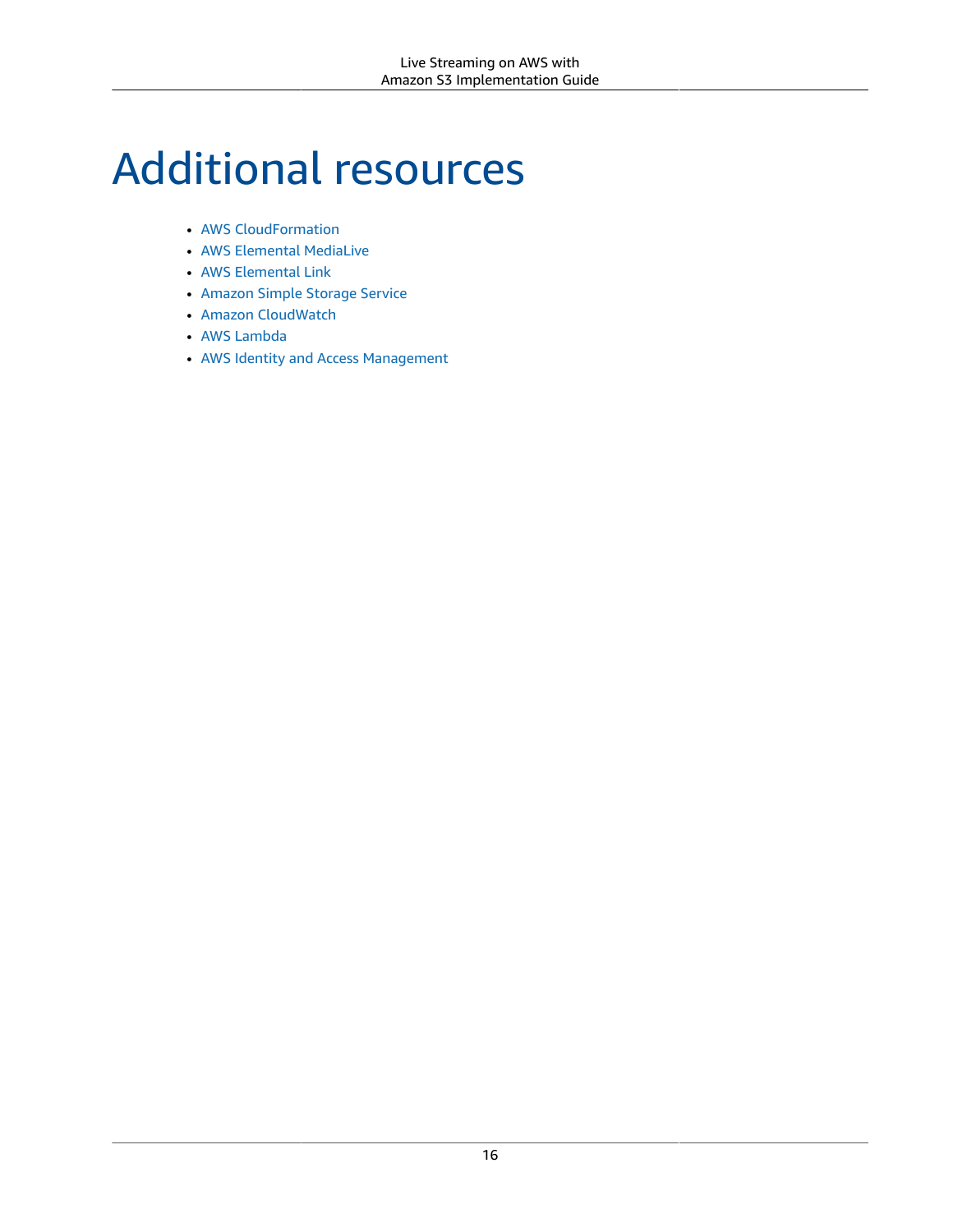# <span id="page-19-0"></span>AWS Elemental Link input configuration

This solution includes support for the AWS Elemental Link device as a source for live streaming content. AWS Elemental Link offers a configuration-free, cost-efficient way to securely and reliably transfer video to AWS Elemental MediaLive. For more details on the device, refer to the AWS [Elemental](https://aws.amazon.com/medialive/features/link/) Link product [page](https://aws.amazon.com/medialive/features/link/).

To configure this solution to use an AWS Elemental Link device you need the following:

- A Link device powered on and connected to the internet.
- The Link device ID. To find the device ID, sign in to the AWS MediaLive console and navigate to **MediaLive Devices** in the AWS Region where your device is registered. The device is listed with the Link device ID.
- Launch the solution in the same Region as the Link device with the following parameters:
	- **Source Input Type**: INPUT\_DEVICE
	- **AWS Elemental Link Input Device ID**: The ID of the Link device from the AWS Elemental MediaLive console. You can only attach a Link device to one input at a time. If the Link device is already attached to an input, you cannot create a new input using that device.
	- **Encoding Profile**: Select the profile that best matches your source resolution.
	- **Start MediaLive Channel**: If your device is ready to stream, select true. Otherwise, select false you can start the MediaLive channel through the AWS MediaLive console when you're ready to stream.

### **Note**

For a full list of input types and configuration details, refer to the [Creating](https://docs.aws.amazon.com/medialive/latest/ug/create-input.html) an input topic in the *AWS Elemental MediaLive User Guide*.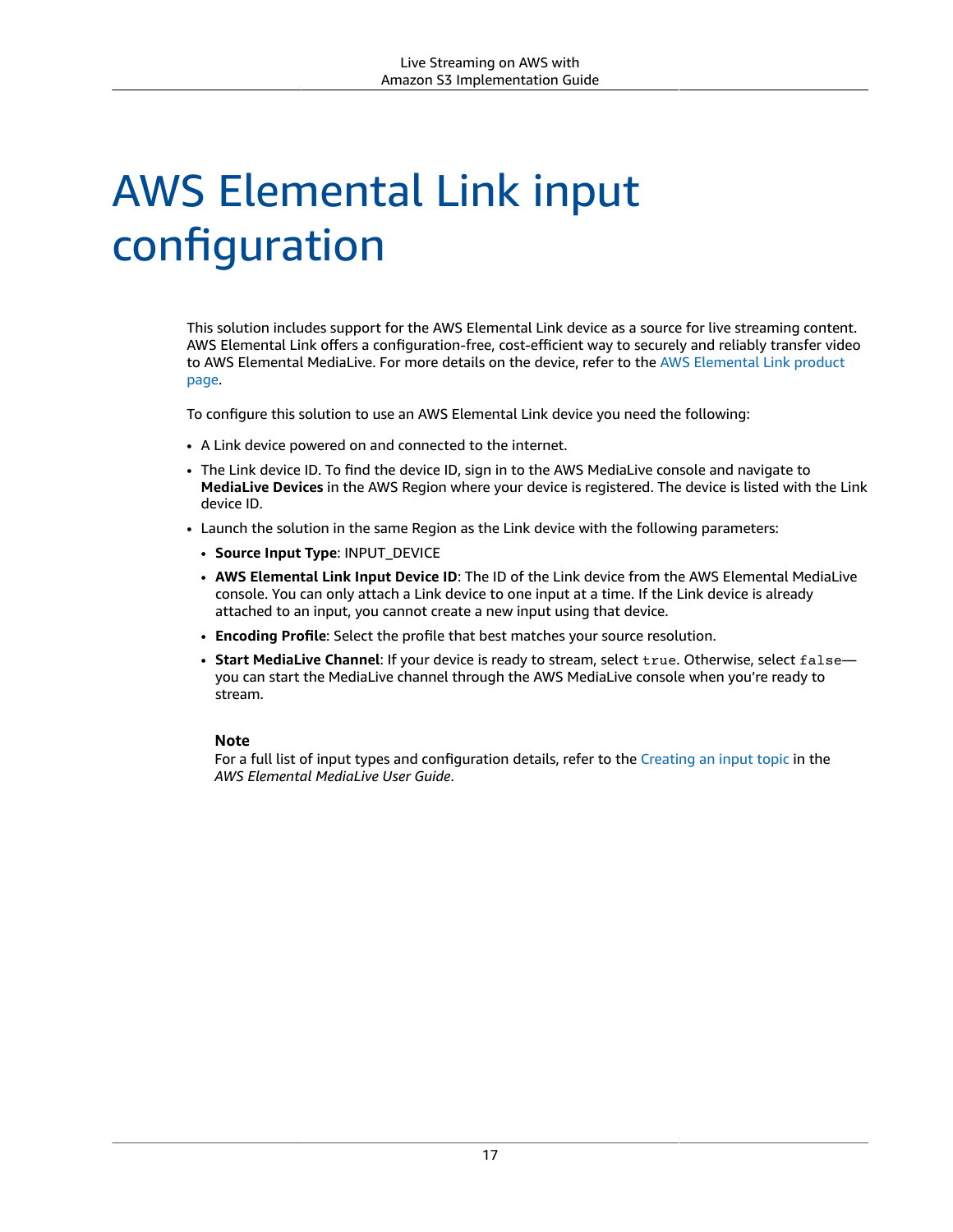#### **Parameters**

Parameters are defined in your template and allow you to input custom values when you create or update a stack.

#### **LIVE STREAM SOURCE**

#### Source Input Type

Specify the input type for MediaLive (Default parameters are for the Demo video) for details on seting up each input type see<br>https://docs.aws.amazon.com/solutions/latest/live-streaming-on-aws-with-mediastore/appendix-a.ht

 $\overline{\phantom{a}}$ 

**INPUT\_DEVICE** 

#### **URL\_PULL CONFIGURATION**

**Source URL (REQUIRED)** 

For URL PULL input type ONLY, specify the primary source URL, this should be a HTTP or HTTPS link to the stream manifest file.

#### Source Username (OPTIONAL)

For URL PULL input type ONLY, if basic authentication is enabled on the source stream enter the username

#### Source Password (OPTIONAL)

For URL PULL input type ONLY, if basic authentication is enabled on the source stream enter the password

### RTP\_PUSH / RTMP\_PUSH CONFIGURATION

#### Input Security Group CIDR Block (REQUIRED)

For RTP and RTMP PUSH input types ONLY, specify the CIDR Block for the MediaLive SecurityGroup. Input security group restricts access to the input and prevents unauthorized third parties from pushing content into a channel that is associated with that input.

### **INPUT\_DEVICE CONFIGURATION**

Elemental Link Input Device ID

Specify the ID for your Elemental Link Input device (please note a Link device can only be attached to one input at a time)

hd-123456789abcd123456789

### **Figure 2: AWS Elemental Link input configuration**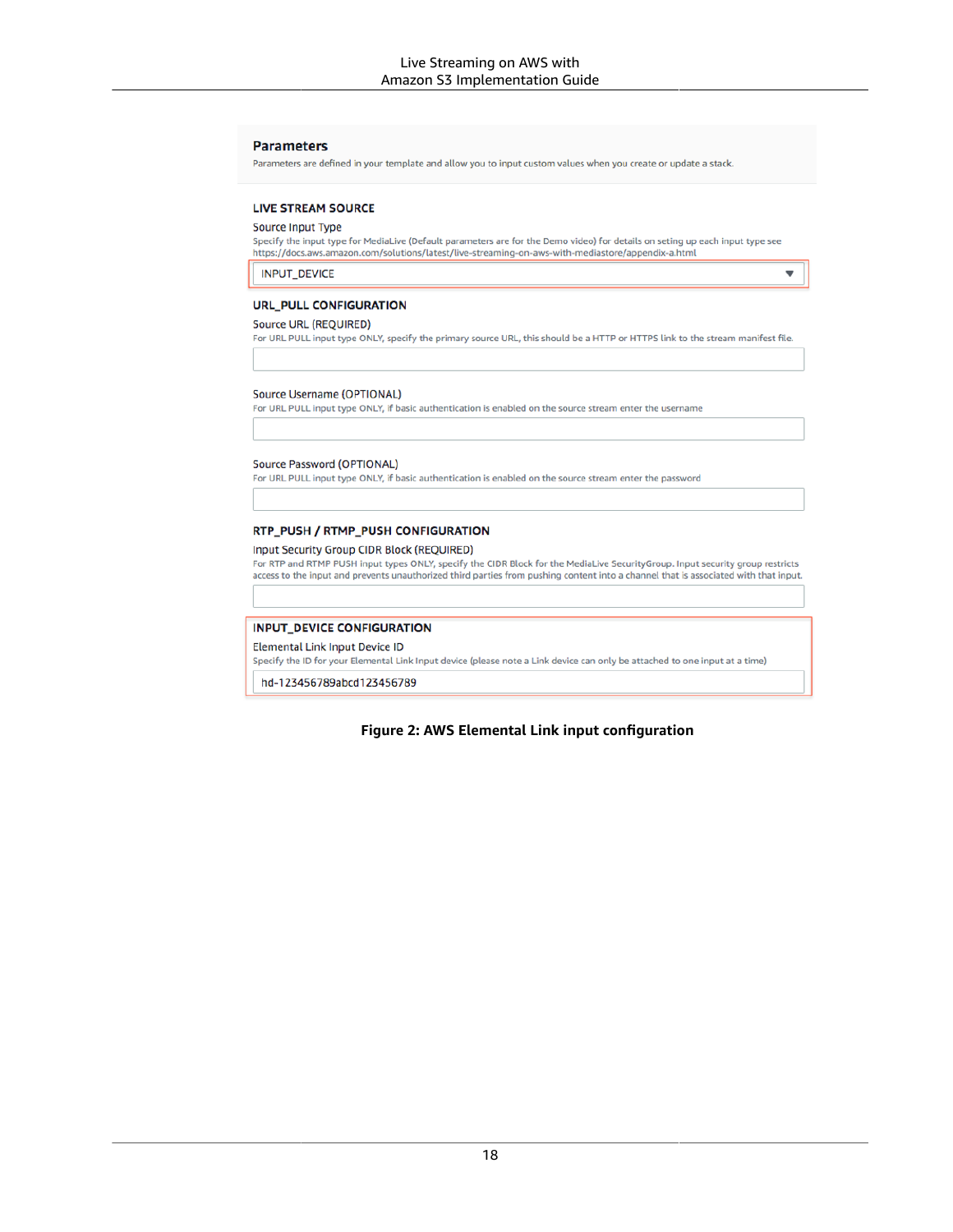# <span id="page-21-0"></span>URL Pull (HLS) input configuration

URL Pull provides the option to ingest an HLS stream over HTTP or HTTPS. The following parameters are required to configure the solution to ingest an HLS stream:

- **Solution Input Type:** URL\_PULL
- **Source URL:** The HTTP(s) link to the HLS stream manifest file. The default value is a demo stream from AWS.
- **Source Username:** Only required if you have basic authentication setup on your source HLS stream.
- **Source Password:** Only required if you have basic authentication setup on your source HLS stream.
- **Encoding Profile:** Select the profile that best matches your source resolution.
- **Start MediaLive Channel:** If your device is ready to stream, select **true**. Otherwise, select **false**—you can start the MediaLive channel through the AWS console when you're ready to stream.

### **Note**

For a full list of input types and configuration details, refer to the [Creating](https://docs.aws.amazon.com/medialive/latest/ug/create-input.html) an input topic in the *AWS Elemental MediaLive User Guide*.

#### **Parameters**

Parameters are defined in your template and allow you to input custom values when you create or update a stack

#### **LIVE STREAM SOURCE**

#### Source Input Type

Specify the input type for MediaLive (Default parameters are for the Demo video) for details on seting up each input type see https://docs.aws.amazon.com/solutions/latest/live-streaming-on-aws-with-mediastore/appendix-a.html

 $\overline{\phantom{a}}$ 

**URL\_PULL** 

### **URL\_PULL CONFIGURATION**

#### Source URL (REOUIRED)

For URL PULL input type ONLY, specify the primary source URL, this should be a HTTP or HTTPS link to the stream manifest file.

https://d15an60oaeed9r.cloudfront.net/live\_stream\_v2/sports\_reel\_with\_markers.m3u8

#### Source Username (OPTIONAL)

For URL PULL input type ONLY, if basic authentication is enabled on the source stream enter the username

#### Source Password (OPTIONAL)

For URL PULL input type ONLY, if basic authentication is enabled on the source stream enter the password

### **Figure 3: URL Pull (HLS) input configuration**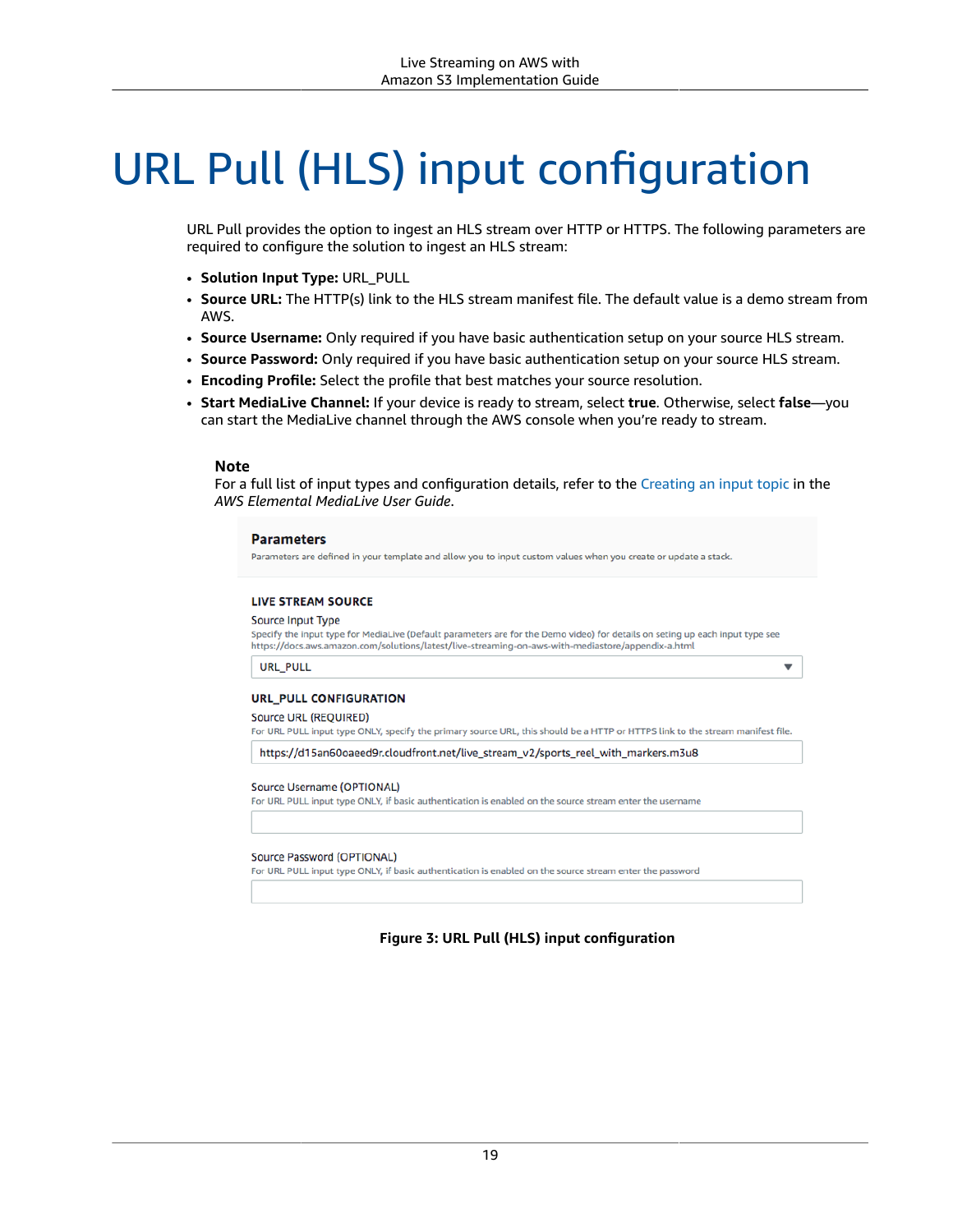# <span id="page-22-0"></span>RTMP Push and RTP Push input configuration

RTP and RTMP Push provide the option to push a transport stream (TS) to AWS Elemental MediaLive. In both options, the following parameters are required to configure the solution:

- **Solution Input Type:** RTP\_PUSH / RTMP\_PUSH
- **Input Security Group CIDR Block:** A valid CIDR block used to create a security group to restrict access to the MediaLive input.
- **Encoding Profile:** Select the profile that best matches your source resolution.
- **Start MediaLive Channel:** If your device is ready to stream, select **true**. Otherwise, select **false**—you can start the MediaLive channel through the AWS console when you're ready to stream.

### **Note**

For a full list of input types and configuration details, refer to the [Creating](https://docs.aws.amazon.com/medialive/latest/ug/create-input.html) an input topic in the *AWS Elemental MediaLive User Guide*.

#### **Parameters**

Parameters are defined in your template and allow you to input custom values when you create or update a stack.

#### **LIVE STREAM SOURCE**

#### Source Input Type

Specify the input type for MediaLive (Default parameters are for the Demo video) for details on seting up each input type see https://docs.aws.amazon.com/solutions/latest/live-streaming-on-aws-with-mediastore/appendix-a.html

 $\overline{\mathbf{v}}$ 

RTP\_PUSH

#### URL\_PULL CONFIGURATION

#### **Source URL (REQUIRED)**

For URL PULL input type ONLY, specify the primary source URL, this should be a HTTP or HTTPS link to the stream manifest file.

#### Source Username (OPTIONAL)

For URL PULL input type ONLY, if basic authentication is enabled on the source stream enter the username

#### Source Password (OPTIONAL)

For URL PULL input type ONLY, if basic authentication is enabled on the source stream enter the password

#### **RTP\_PUSH / RTMP\_PUSH CONFIGURATION**

### Input Security Group CIDR Block (REQUIRED)

For RTP and RTMP PUSH input types ONLY, specify the CIDR Block for the MediaLive SecurityGroup. Input security group restricts access to the input and prevents unauthorized third parties from pushing content into a channel that is associated with that input.

10.0.0.0/16

### **Figure 4: RTMP Push and RTP Push input configuration**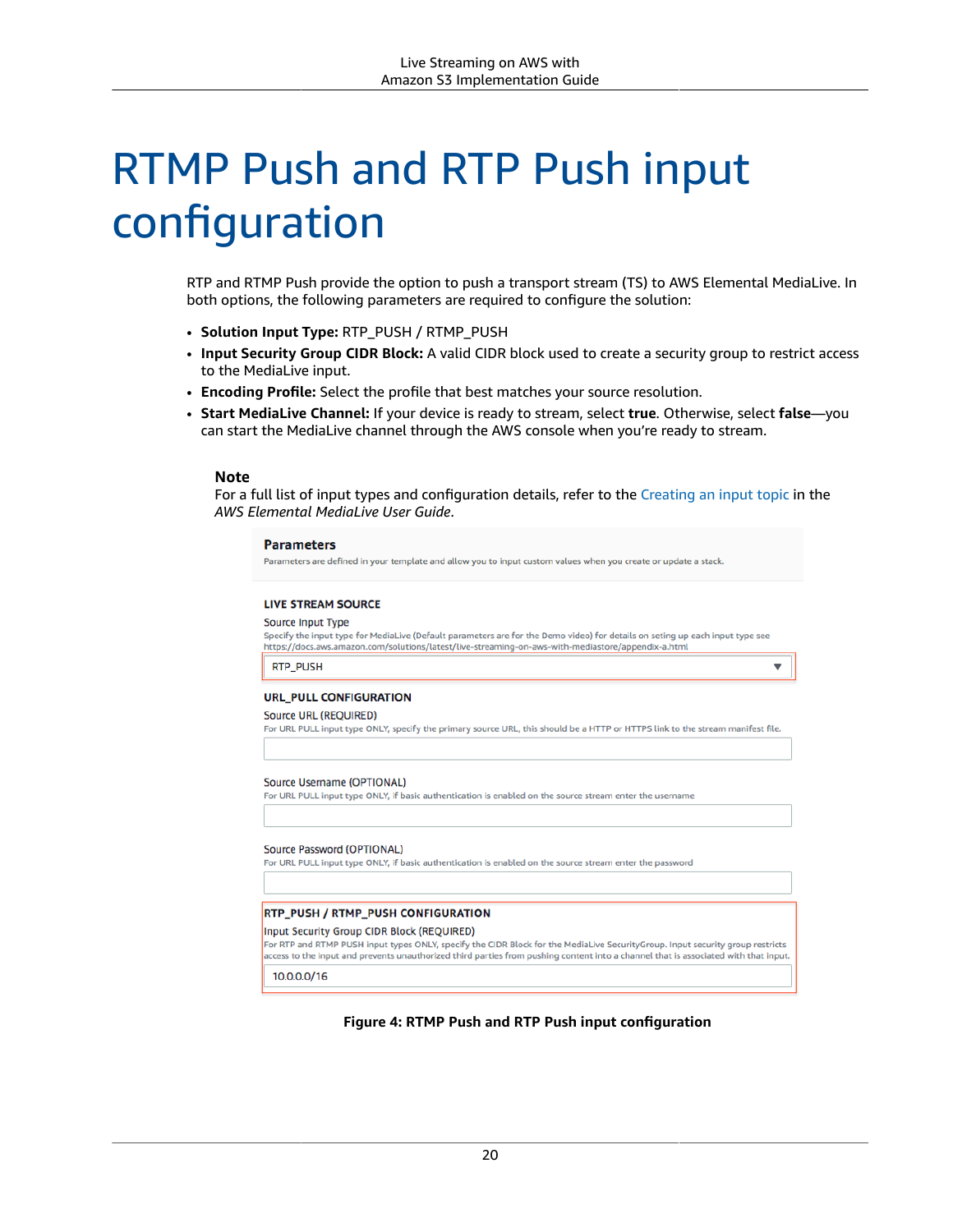# <span id="page-23-0"></span>Amazon CloudWatch metrics

The Live Streaming on AWS with Amazon S3 solution activates Amazon CloudWatch metrics to monitor Amazon S3 requests made to the live stream distribution bucket. Out of the 16 metrics available for Amazon S3 requests, the following metrics are used for this solution:

- All requests
- PUT requests
- DELETE requests
- HEAD requests
- LIST requests
- Bytes downloaded
- Bytes uploaded
- 4xx errors
- 5xx errors
- First byte latency
- Total request latency

To deactivate CloudWatch metrics for the live stream distribution bucket, remove the metrics filter:

- 1. Sign in to the AWS [CloudFormation](https://console.aws.amazon.com/cloudformation/home) console.
- 2. On the **Stacks** page, select the solution stack.
- 3. Select the **Outputs** tab.
- 4. View bucket metrics by selecting the hyperlink for the **BucketMetrics** output.
- 5. Choose **Manage filters** then select the filter.
- 6. Choose **Delete**.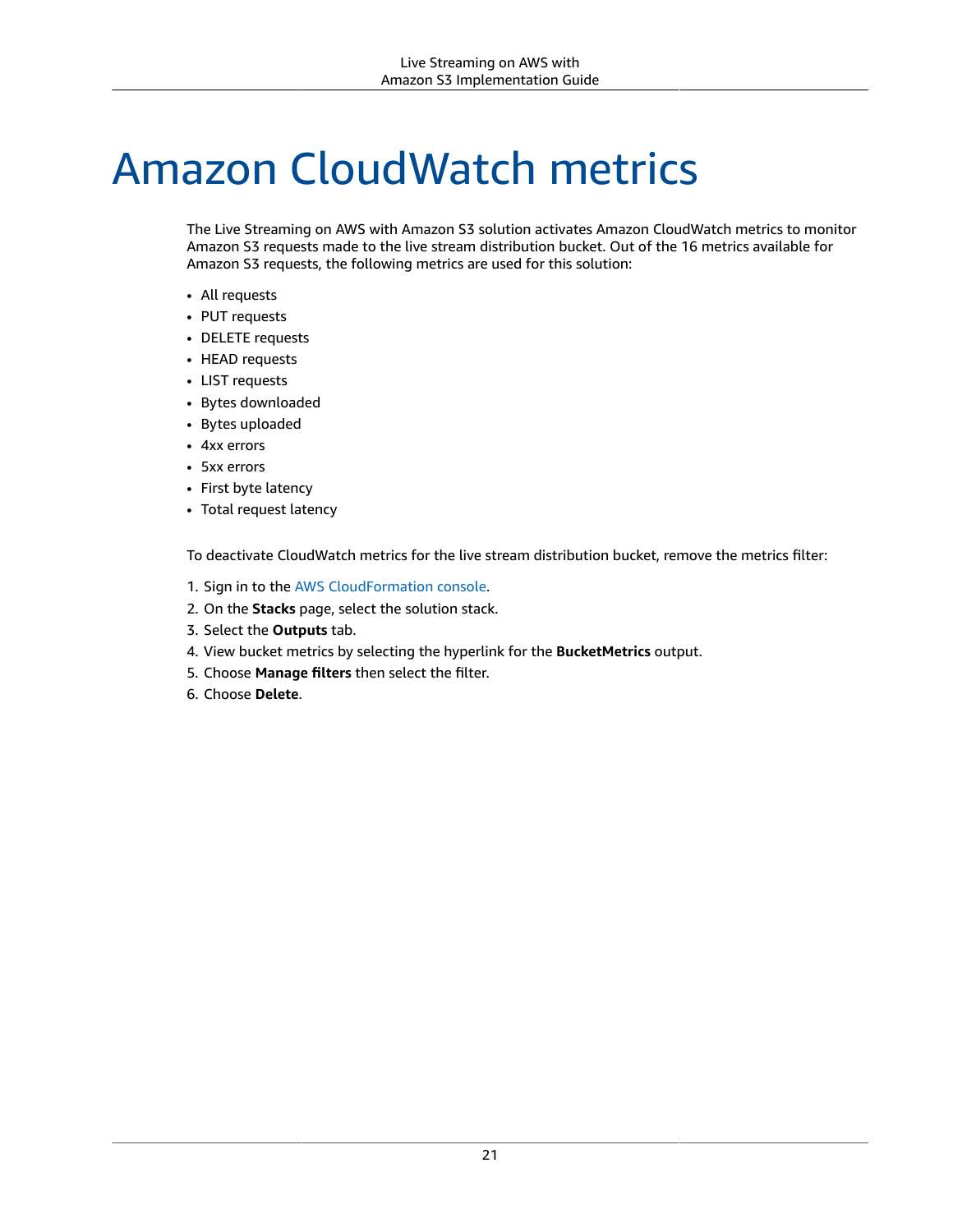# <span id="page-24-0"></span>Update the solution

If you have previously deployed the solution, use the following instructions to upgrade your solution to the latest version:

- 1. Uninstall the previously deployed solution. Refer to *[Uninstall the solution](#page-25-0)* [\(p. 23\)](#page-25-0).
- 2. Launch the latest template. Refer to *[Deployment](#page-15-0)* [\(p. 13\)](#page-15-0).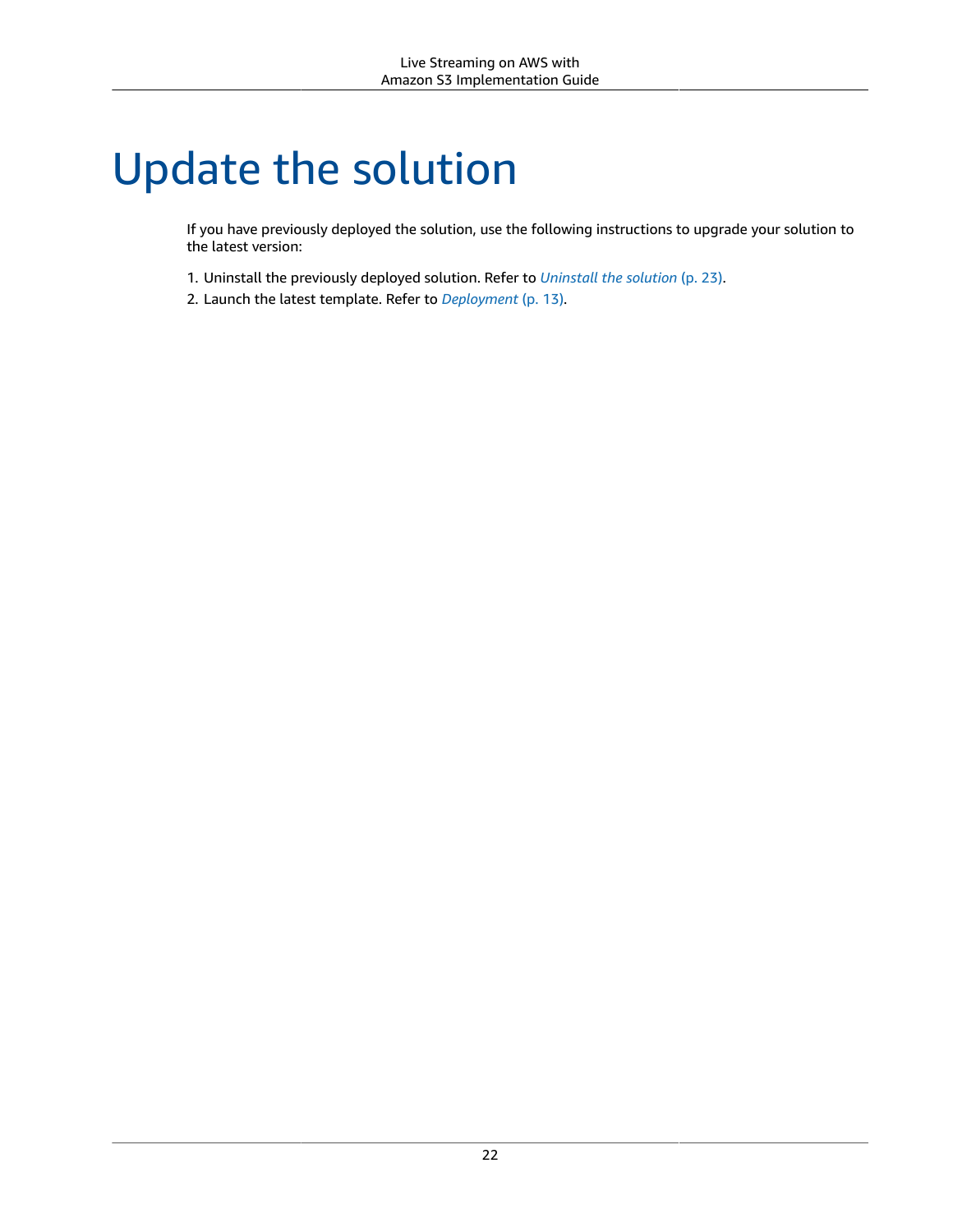## <span id="page-25-0"></span>Uninstall the solution

You can uninstall the Live Streaming on AWS with MediaStore solution from the AWS Management Console, or by using the AWS Command Line Interface (AWS CLI). You must manually delete the Amazon Simple Storage Service (Amazon S3) buckets created by this solution. AWS Solutions Implementations do not automatically delete these resources in case you have stored data that you wish to retain.

### <span id="page-25-1"></span>Using the AWS Management Console

- 1. Sign in to the AWS [CloudFormation](https://console.aws.amazon.com/cloudformation/home) console.
- 2. On the **Stacks** page, select the solution stack.
- 3. Choose **Delete**.

### <span id="page-25-2"></span>Using AWS Command Line Interface

Verify that the AWS Command Line Interface (AWS CLI) is available in your environment. For installation instructions, refer to What Is the AWS [Command](https://docs.aws.amazon.com/cli/latest/userguide/cli-chap-welcome.html) Line Interface in the *AWS CLI User Guide*. After confirming the AWS CLI is available, run the following command.

```
$ aws cloudformation delete-stack --stack-name <your-stack-name>
```
Replace *<your-stack-name>* with the name of your CloudFormation stack.

### <span id="page-25-3"></span>Deleting the Amazon S3 buckets

This solution is configured to retain the Amazon S3 buckets if you decide to delete the AWS CloudFormation stack to prevent against accidental data loss. After uninstalling the solution, you can manually delete the S3 buckets if you do not need to retain the data. Follow these steps to delete the Amazon S3 buckets.

- 1. Sign in to the [Amazon](https://console.aws.amazon.com/s3/home) S3 console.
- 2. Choose **Buckets** from the left navigation pane.
- 3. Locate the *<stack-name>* S3 buckets.
- 4. Select one of the S3 buckets and choose **Delete**.

Repeat the steps until you have deleted all the *<stack-name>* S3 buckets.

To delete the S3 buckets using AWS CLI, run the following command:

\$ aws s3 rb s3://*<bucket-name>* --force

Alternatively, you can configure the AWS CloudFormation template to delete the Amazon S3 buckets automatically. Before deleting the stack, change the deletion behavior in the AWS CloudFormation [DeletionPolicy](https://docs.aws.amazon.com/AWSCloudFormation/latest/UserGuide/aws-attribute-deletionpolicy.html) attribute.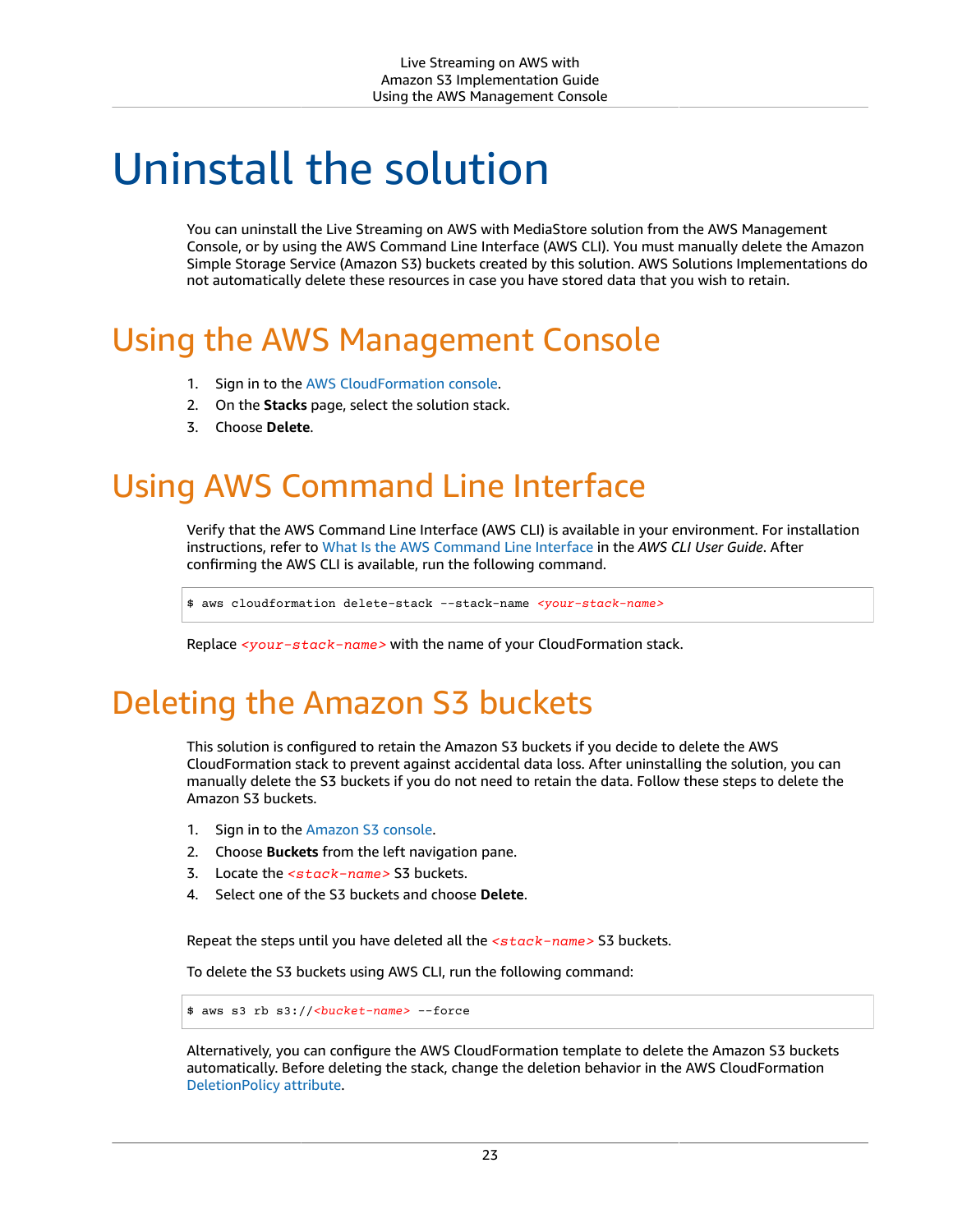# <span id="page-26-0"></span>Collection of operational metrics

This solution includes an option to send anonymous operational metrics to AWS. We use this data to better understand how customers use this solution to improve the services and products. When activated, the following information is collected and sent to AWS:

- **Solution ID:** The AWS solution identifier
- **Unique ID (UUID):** Randomly generated, unique identifier for each live streaming solution deployment
- **Timestamp:** Data-collection timestamp
- **Launch Data:** The AWS Region where the stack was launched
- **Source Input Type:** The input type selected at launch
- **Encoding Profile:** The encoding profile selected at launch
- **ChannelStart:** The option to start the MediaLive channel selected at launch

Note that AWS will own the data gathered via this survey. Data collection will be subject to the [AWS](https://aws.amazon.com/privacy/) [Privacy](https://aws.amazon.com/privacy/) Policy. To opt out of this feature, complete the following steps before launching the AWS CloudFormation template:

- 1. Download the AWS [CloudFormation](https://solutions-reference.s3.amazonaws.com/live-streaming-on-aws-with-amazon-s3/latest/live-streaming-on-aws-with-amazon-s3.template) template to your local hard drive.
- 2. Open the AWS CloudFormation template with a text editor.
- 3. Modify the AWS CloudFormation template mapping section as follows:

```
AnonymousData:
SendAnonymousData:
  Data: Yes
```
to:

```
AnonymousData:
SendAnonymousData:
  Data: No
```
- 4. Sign in to the AWS [CloudFormation](https://console.aws.amazon.com/cloudformation/home) console.
- 5. Select **Create stack**.
- 6. On the **Create stack** page, **Specify template** section, select **Upload a template file**.
- 7. Under **Upload a template file**, choose **Choose file** and select the edited template from your local drive.
- 8. Choose **Next** and follow the steps in [Launch the stack \(p. 13\)](#page-15-1) in the Automated deployment section of this guide.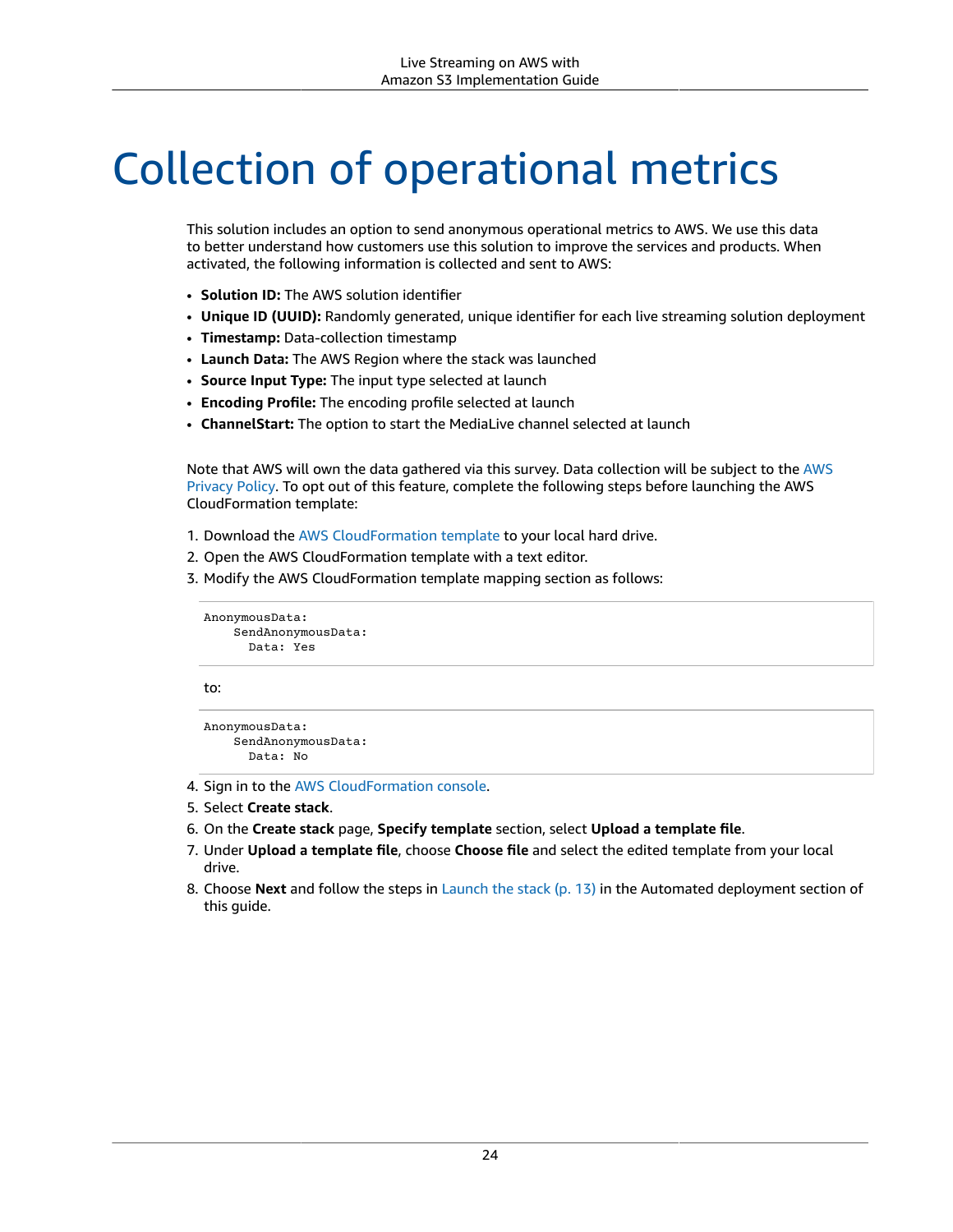## <span id="page-27-0"></span>Source code

Visit our GitHub [repository](https://github.com/aws-solutions/live-streaming-on-aws-with-amazon-s3) to download the templates and scripts for this solution, and to share your customizations with others. The Live Streaming on AWS with Amazon S3 template is generated using the AWS Cloud [Development](https://aws.amazon.com/cdk) Kit (CDK). Refer to the [README.md file](https://github.com/aws-solutions/live-streaming-on-aws-with-amazon-s3/blob/mainline/README.md) for additional information.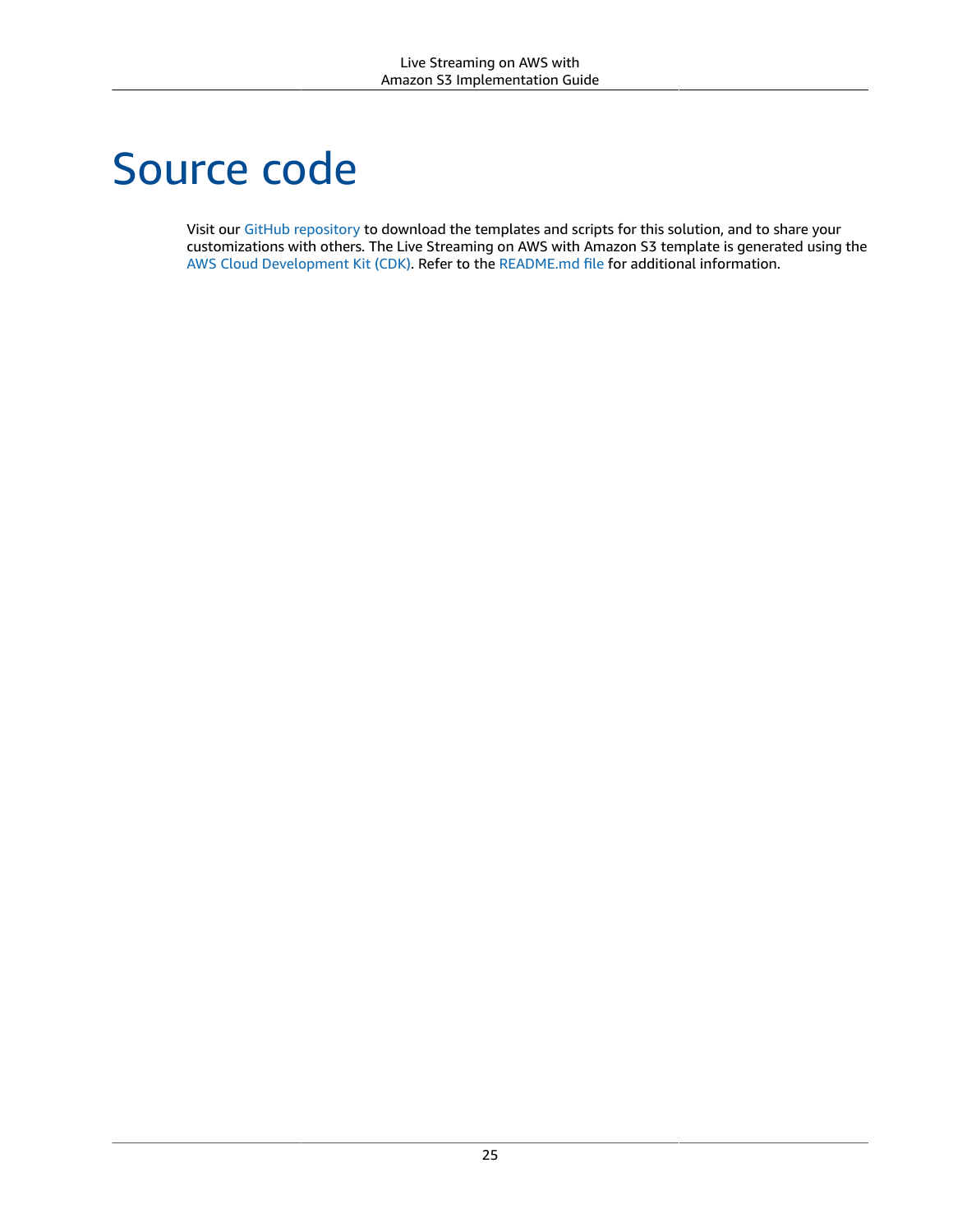# <span id="page-28-0"></span>Revisions

| <b>Date</b>       | Change                                                                                                                                                                                                                                                                                                                                |  |
|-------------------|---------------------------------------------------------------------------------------------------------------------------------------------------------------------------------------------------------------------------------------------------------------------------------------------------------------------------------------|--|
| May 2020          | Initial release                                                                                                                                                                                                                                                                                                                       |  |
| June 2020         | Release v1.1.0: Added support for AWS Elemental Link.                                                                                                                                                                                                                                                                                 |  |
| December<br>2020  | Release v1.2.0: Updated the AWS CloudFormation template. For<br>more information, refer to the CHANGELOG.md file in the GitHub<br>repository.                                                                                                                                                                                         |  |
| <b>July 2021</b>  | Release v1.2.1: bug fixes. For more information, refer to the<br>CHANGELOG.md file in the GitHub repository.<br>Documentation updates: Expanded the cost estimates to provide<br>more granular information, clarified the collection of operational<br>metrics information, and updated guide organization to improve<br>readability. |  |
| September<br>2021 | Release v2.0.0: bug fixes. For more information, refer to the<br>CHANGELOG.md file in the GitHub repository.                                                                                                                                                                                                                          |  |
| November<br>2021  | Release v2.1.0: bug fixes. For more information, refer to the<br>CHANGELOG.md file in the GitHub repository.                                                                                                                                                                                                                          |  |
| January 2022      | Release v2.1.1: bug fixes. For more information, refer to the<br>CHANGELOG.md file in the GitHub repository.                                                                                                                                                                                                                          |  |
| <b>March 2022</b> | Release v3.0.0: Updated to use Amazon S3 rather than AWS<br>Elemental MediaStore as live streaming origin. For more<br>information, refer to the CHANGELOG.md file in the GitHub<br>repository.                                                                                                                                       |  |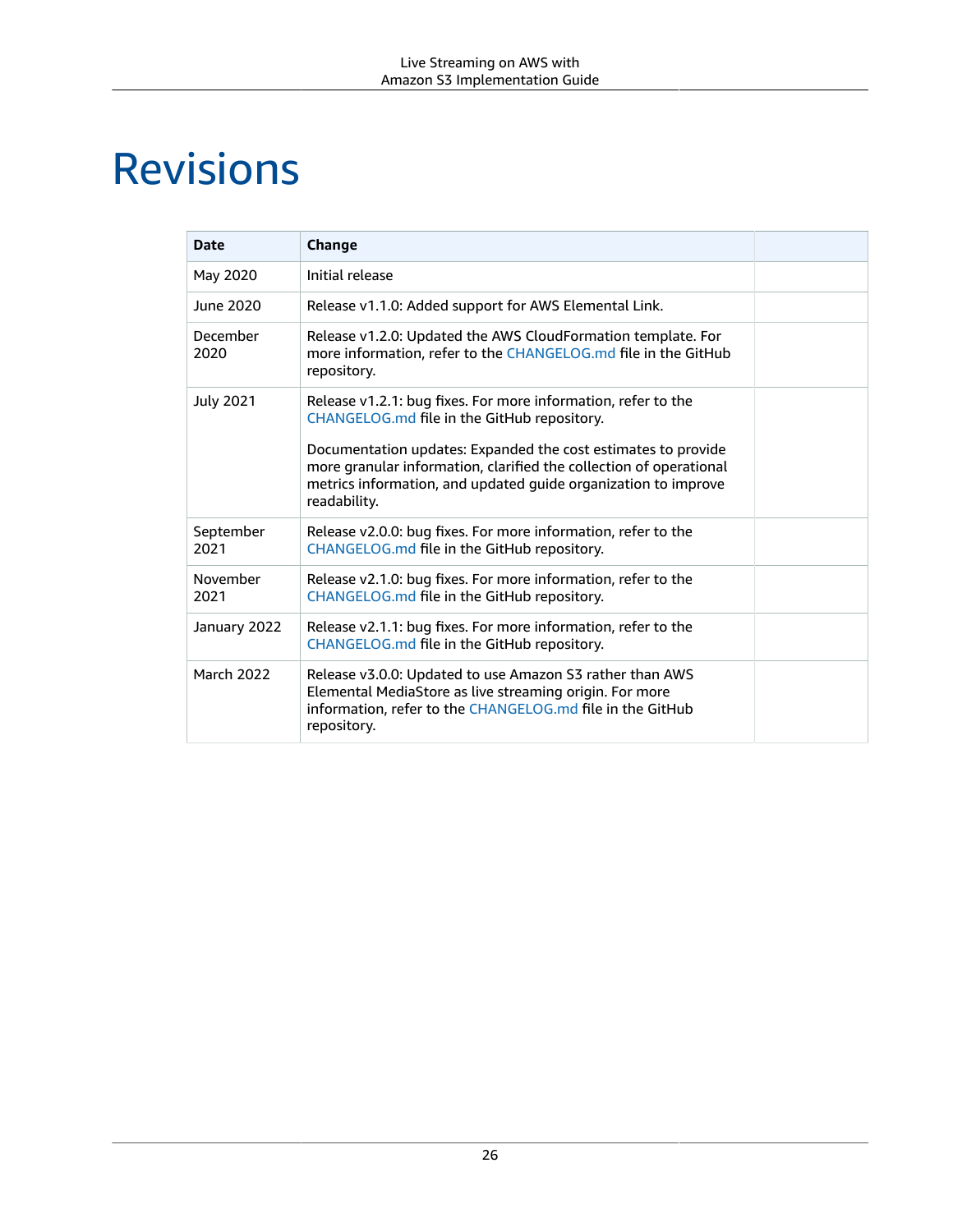## <span id="page-29-0"></span>**Contributors**

The following individuals contributed to this document:

- Tom Nightingale
- Tom Gilman
- Joan Morgan
- Eddie Goynes
- Sam Dim Ciin
- Kiran Patel
- Jill Adams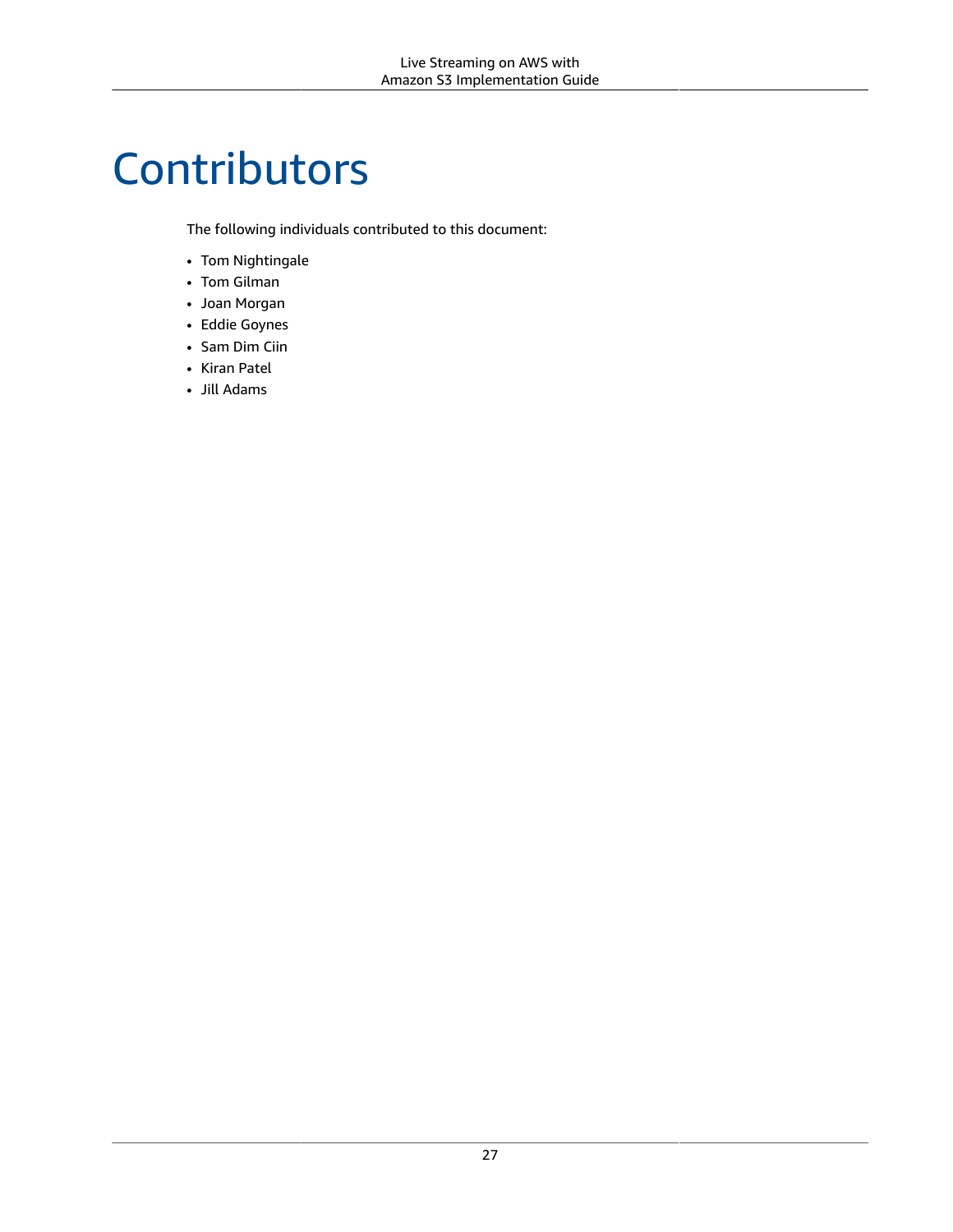## <span id="page-30-0"></span>**Notices**

Customers are responsible for making their own independent assessment of the information in this document. This document: (a) is for informational purposes only, (b) represents AWS current product offerings and practices, which are subject to change without notice, and (c) does not create any commitments or assurances from AWS and its affiliates, suppliers or licensors. AWS products or services are provided "as is" without warranties, representations, or conditions of any kind, whether express or implied. AWS responsibilities and liabilities to its customers are controlled by AWS agreements, and this document is not part of, nor does it modify, any agreement between AWS and its customers.

Live Streaming on AWS with MediaStore is licensed under the terms of the of the Apache License Version 2.0 available at The Apache Software [Foundation.](https://www.apache.org/licenses/LICENSE-2.0)